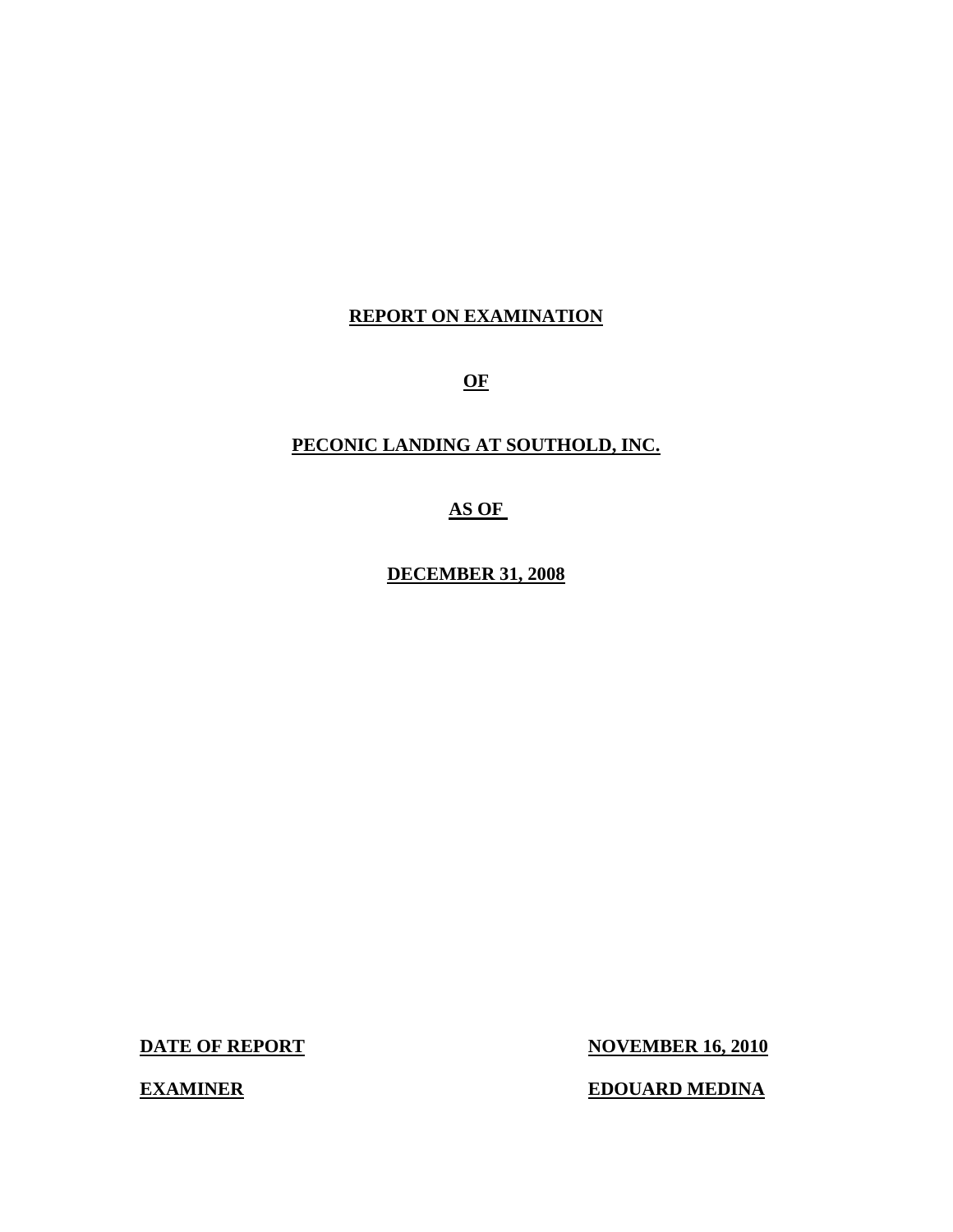### **TABLE OF CONTENTS**

| <b>TABLE OF CONTENTS</b>                                                                                                                                                                   |                                      |
|--------------------------------------------------------------------------------------------------------------------------------------------------------------------------------------------|--------------------------------------|
| <u>ITEM NO.</u>                                                                                                                                                                            | <b>PAGE NO.</b>                      |
| 1. Scope of the examination                                                                                                                                                                | $\overline{2}$                       |
| Description of the Community<br>2.                                                                                                                                                         | 3                                    |
| A. Management and controls<br>B. Holding company system<br>C. Occupancy rates<br>D. Disaster recovery plan<br>E. Custodial agreement<br>F. Accounts and records<br>G. Conflict of interest | 6<br>8<br>12<br>13<br>14<br>16<br>17 |
| 3. Financial statements                                                                                                                                                                    | 18                                   |
| A. Balance sheet<br>B. Statement of revenue and expenses and change<br>in actuarial surplus                                                                                                | 18<br>20                             |
| Compliance with prior report on examination<br>4.                                                                                                                                          | 22                                   |
| Summary of comments and recommendations<br>5.                                                                                                                                              | 24                                   |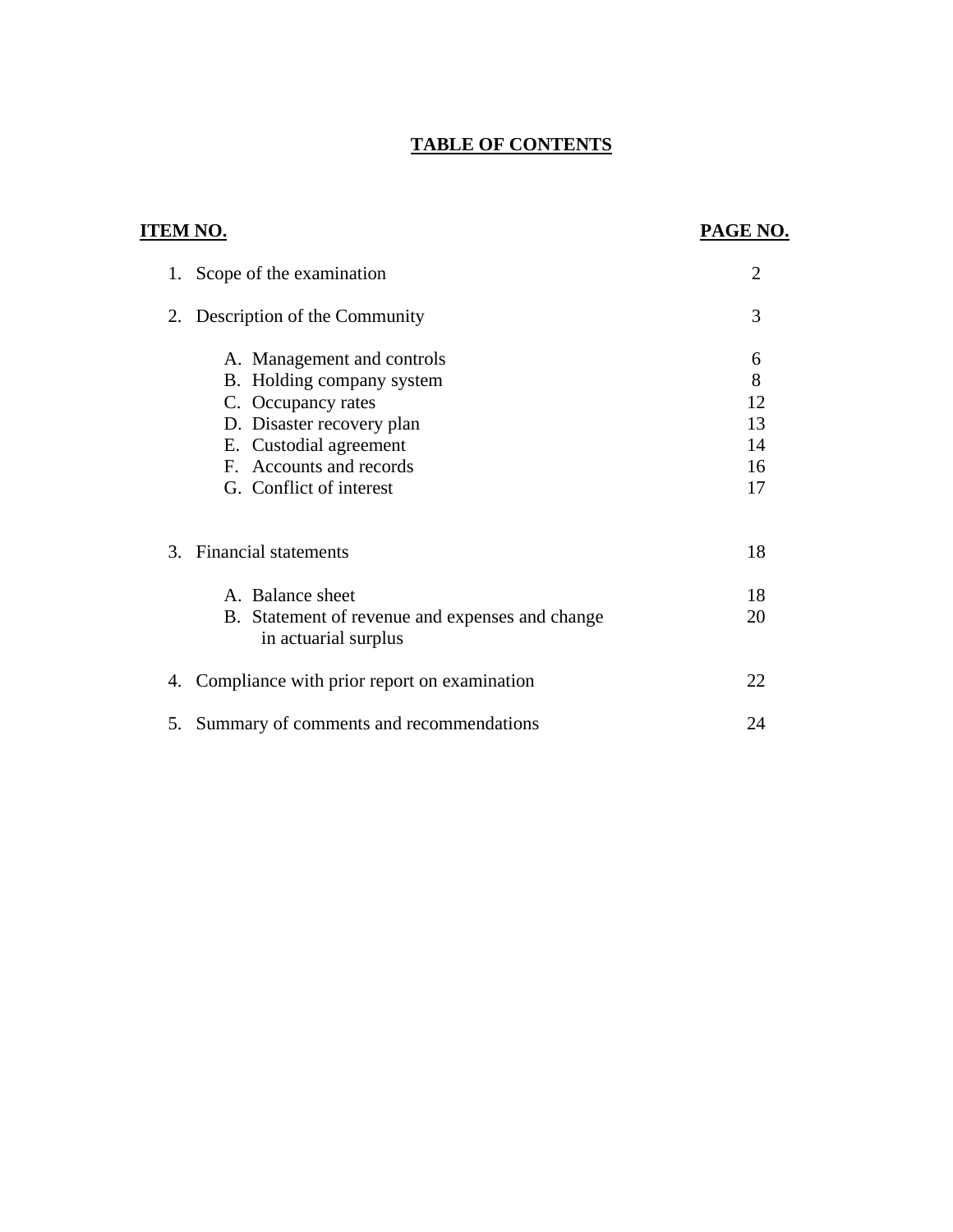

25 BEAVER STREET STATE OF NEW YORK INSURANCE DEPARTMENT NEW YORK, NEW YORK 10004

David A. Paterson James J. Wrynn

Superintendent

November 16, 2010

Honorable James J. Wrynn Superintendent of Insurance Albany, New York 12257

Sir:

Pursuant to the requirements of the New York Insurance Law and acting in accordance with the instructions contained in Appointment Number 30388, dated October 8, 2009, attached hereto, I have made an examination into the condition and affairs of Peconic Landing at Southold, Inc., a not-for-profit Continuing Care Retirement Community licensed pursuant to the provisions of Article 46 of the New York Public Health Law, as of December 31, 2008, and respectfully submit the following report thereon.

The examination was conducted at the home office of Peconic Landing at Southold, Inc., located at 1500 Brecknock Road, Greenport, NY.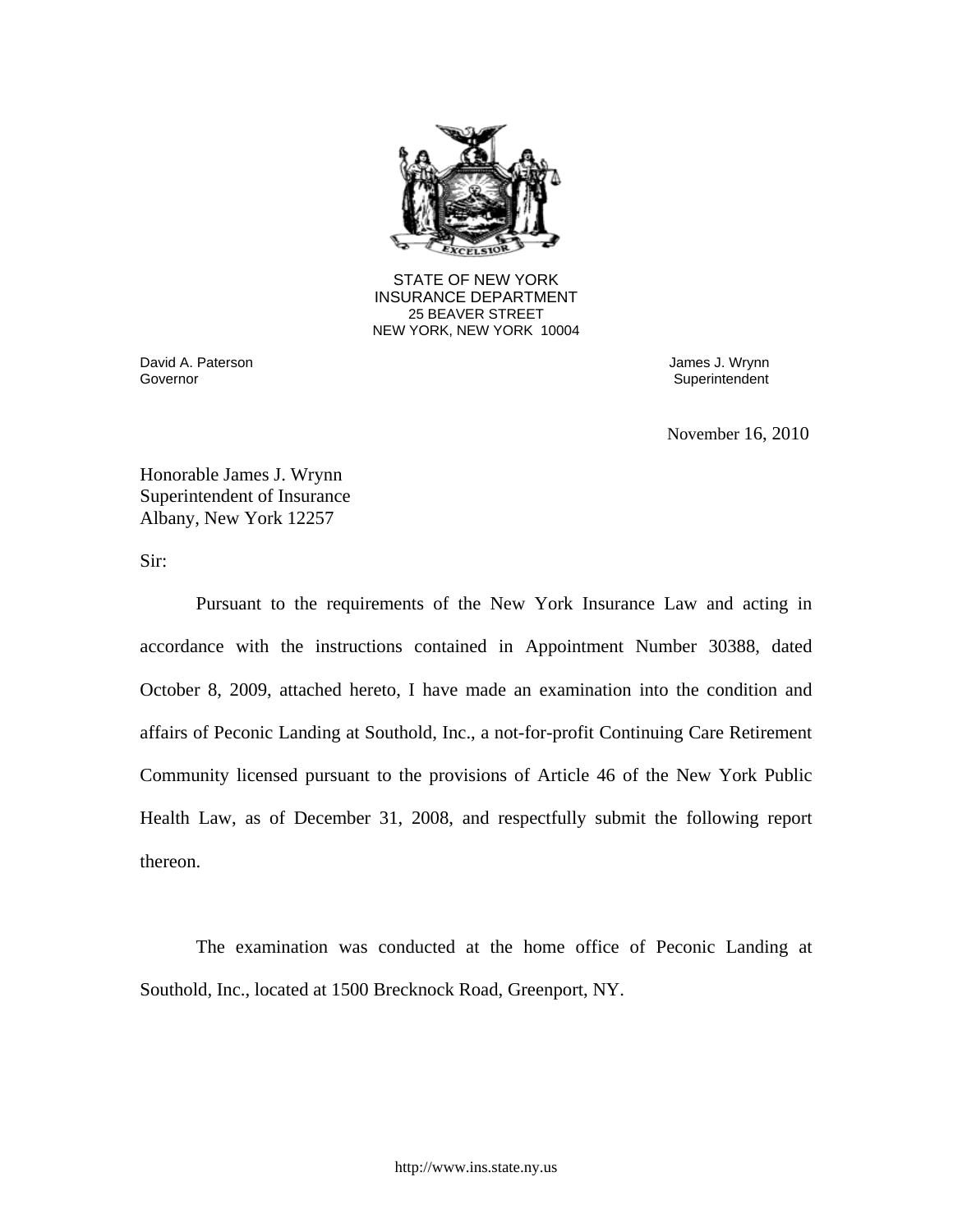<span id="page-3-0"></span>Wherever the designations, the "Community" or "Peconic Landing" appear herein, without qualification, they should be understood to indicate Peconic Landing at Southold, Inc.

Wherever the designation, the "Department" appears herein, without qualification, it should be understood to indicate the New York State Insurance Department.

#### **1. SCOPE OF THE EXAMINATION**

The previous examination was conducted as of December 31, 2005. This examination covers the three-year period from January 1, 2006 through December 31, 2008. Transactions occurring subsequent to this period were reviewed where deemed appropriate by the examiner.

The examination comprised a verification of assets and liabilities as of December 31, 2008, in accordance with generally accepted accounting principles (GAAP), as modified by the Department pursuant to Department Regulation No. 140 (11 NYCRR 350), a verification of assets and liabilities as of December 31, 2007 the latest actuarial balance sheet available as of December 31, 2008, as modified by the Department pursuant to Department Regulation No. 140, a review of income and disbursements deemed necessary to accomplish such verification, and utilized, to the extent considered appropriate, work performed by the Community's independent certified public accountants.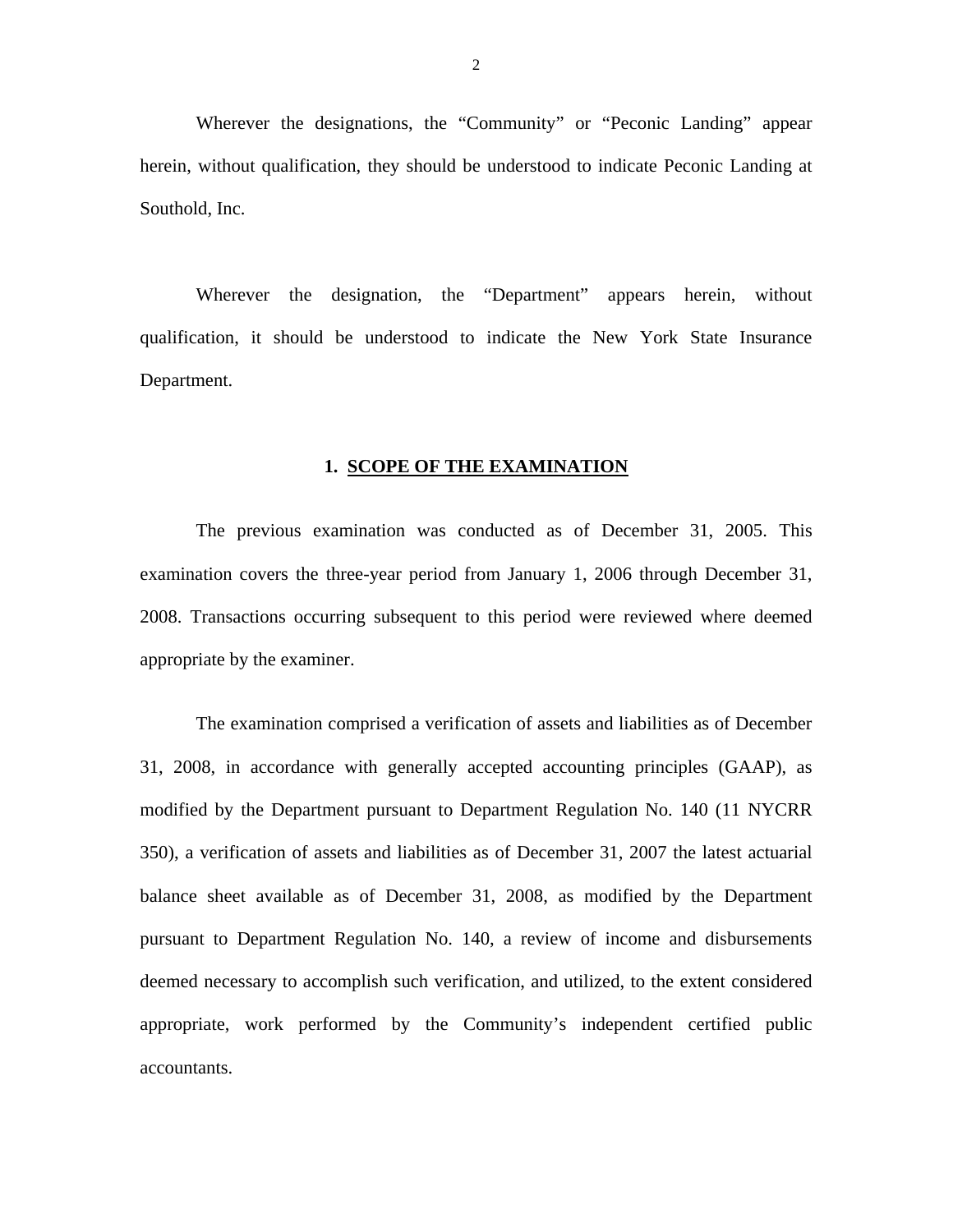<span id="page-4-0"></span>A review was also made of the following items:

 Community documents Compliance with by-laws Board of directors' meeting minutes Financial documents Occupancy levels

This report on examination is confined to financial statements and comments on those matters, which involve departures from laws, regulations or rules, or which are deemed to require explanation or description.

A review was also made to ascertain what actions were taken by the Community with regard to comments and recommendations contained in the prior report on examination.

#### **2. DESCRIPTION OF THE COMMUNITY**

Peconic Landing is a Continuing Care Retirement Community (CCRC) as defined in Article 46 of the New York Public Health Law. The Community received a Certificate of Authority from the New York State Continuing Care Retirement Council effective July 31, 1998. The Community commenced operations on August 15, 2002.

Peconic Landing is organized as a cooperative life care community and offers a range of services including: independent living, enriched housing (assisted living) and full-time skilled nursing units.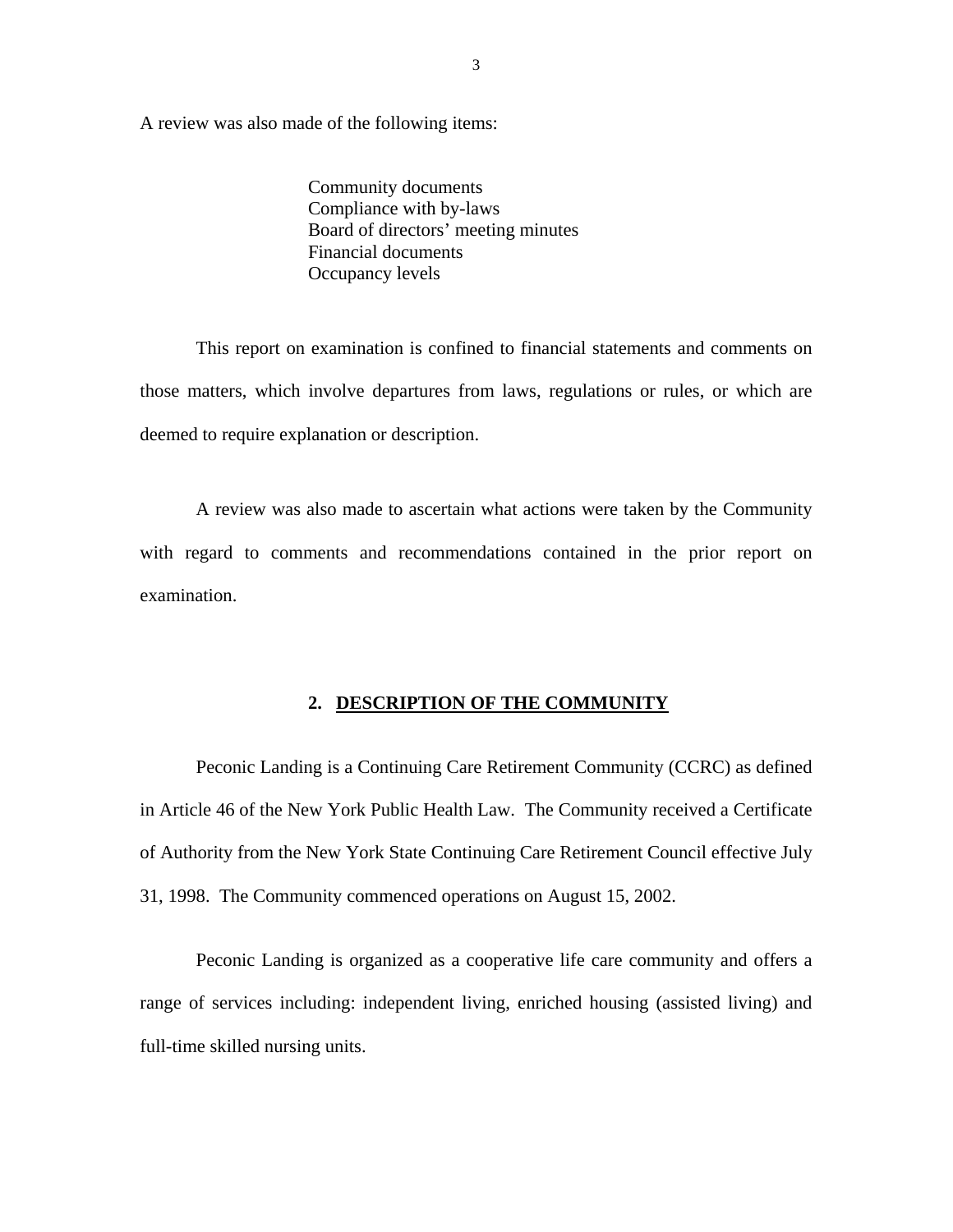Residents of the independent living units pay an entrance health care reserve fee, purchase shares in Peconic Landing Housing Association Cooperative, Inc. (the "Cooperative") and enter into a Care Agreement Contract (life care contract), under which such residents have the right to occupy an independent living unit for the remainder of their life, or until such time as they need to be transferred to enriched housing units or to the skilled nursing units. The enriched housing units and skilled nursing units may be occupied by individuals who are not residents with life care contracts and who make payments on a per-diem basis. However, life care contract residents have priority access to enriched housing units and the skilled nursing unit facilities.

Residents pay monthly fees related to their occupancy of an independent living unit, enriched housing unit, or a skilled nursing unit, according to a care and subscription agreement entered into by Peconic Landing, the Co-operative and the residents. If the care and subscription agreement is terminated within the first 90 days of occupancy, the health care reserve fee is fully refundable. Subsequent to 90 days, the amount of the refundable health care reserve fee is reduced by a four percent (4%) processing fee, and an additional two percent (2%) fee per month of occupancy. No refunds are made after 48 months of occupancy.

The Community consists of 250 independent living units, 26 enriched housing beds, 44 nursing beds, dining rooms, common areas and a kitchen area that supports the operation of the dining services.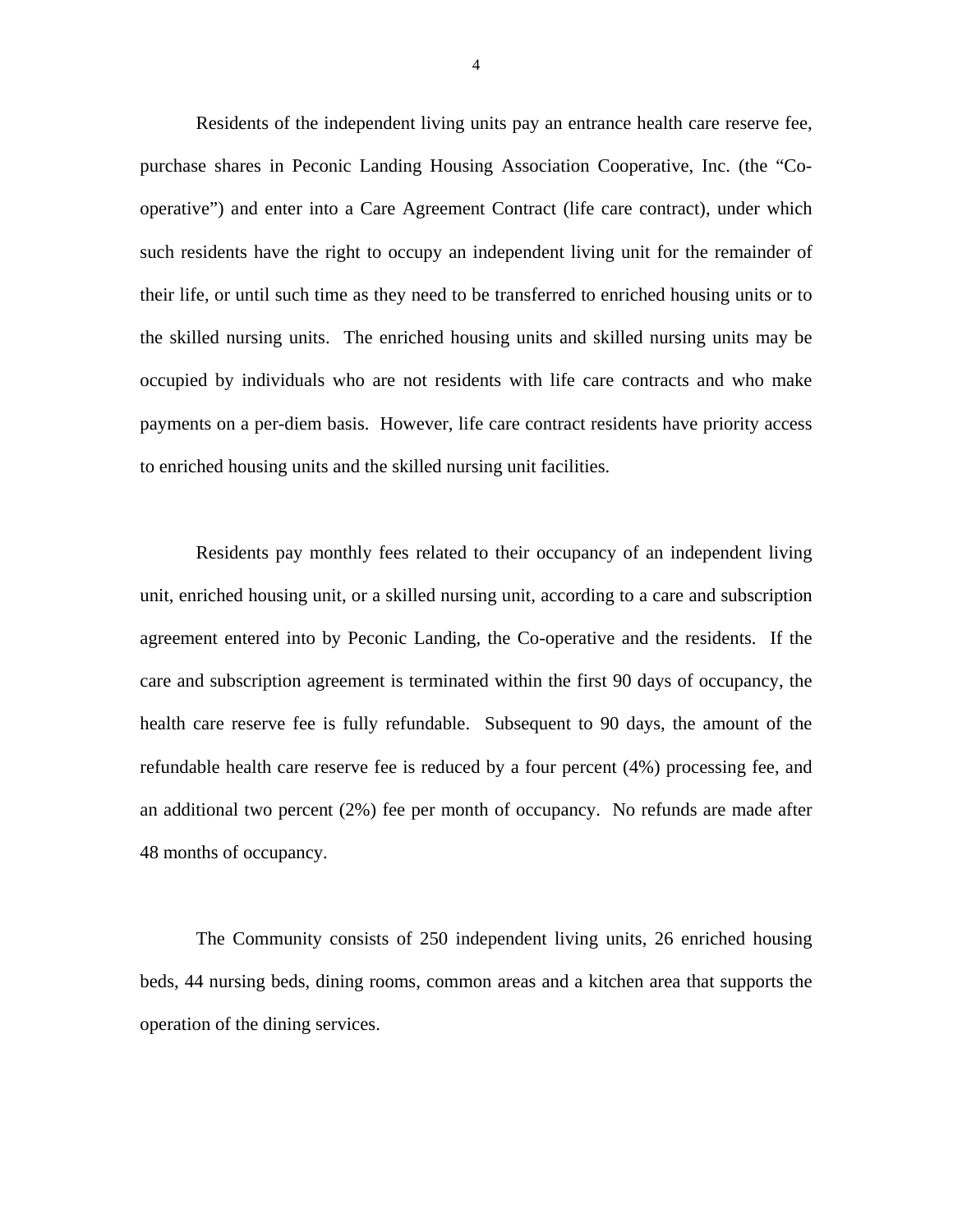It was noted that the Community, in April 2010, implemented on a limited basis, an alternative to its residents' meal plan as outlined in the Community's Care Agreement, without the prior approval of the Superintendent of Insurance.

Section 4608 of the New York Public Health Law states in part:

 to any other terms or matter as may be required by regulations adopted by the "…A continuing care retirement contract shall contain all of the following information in no less than twelve point type and in plain language, in addition council and issued by the superintendent…

15. A statement that any amendment to the contract and any change in fees or charges, other than those within the guidelines of an approved rating system, must be approved by the superintendent of insurance…"

The current residents' agreement which was approved by the Department of Health in August 1998 provides for the Community to provide each resident with one meal for each day of the month. A new plan, implemented in the first quarter of 2010, entitled, "Choice Dining Program", provides, among other changes to the established meal plan, for monetary "credits" to be issued to each resident's account that can be used for meals at any meal period during a day or month, including use by a guest of the member. According to this meal plan, if all credits are used prior to the end of a month, the member will be billed for meals not covered by this meal plan.

It is recommended that the Community comply with the requirements of Section 4608 of the New York Public Health Law and refrain from implementing changes to the Community's contract (e.g., an alternative meal plan) with its residents prior to the Community receiving approval for such change to its resident care contract from the Superintendent of Insurance.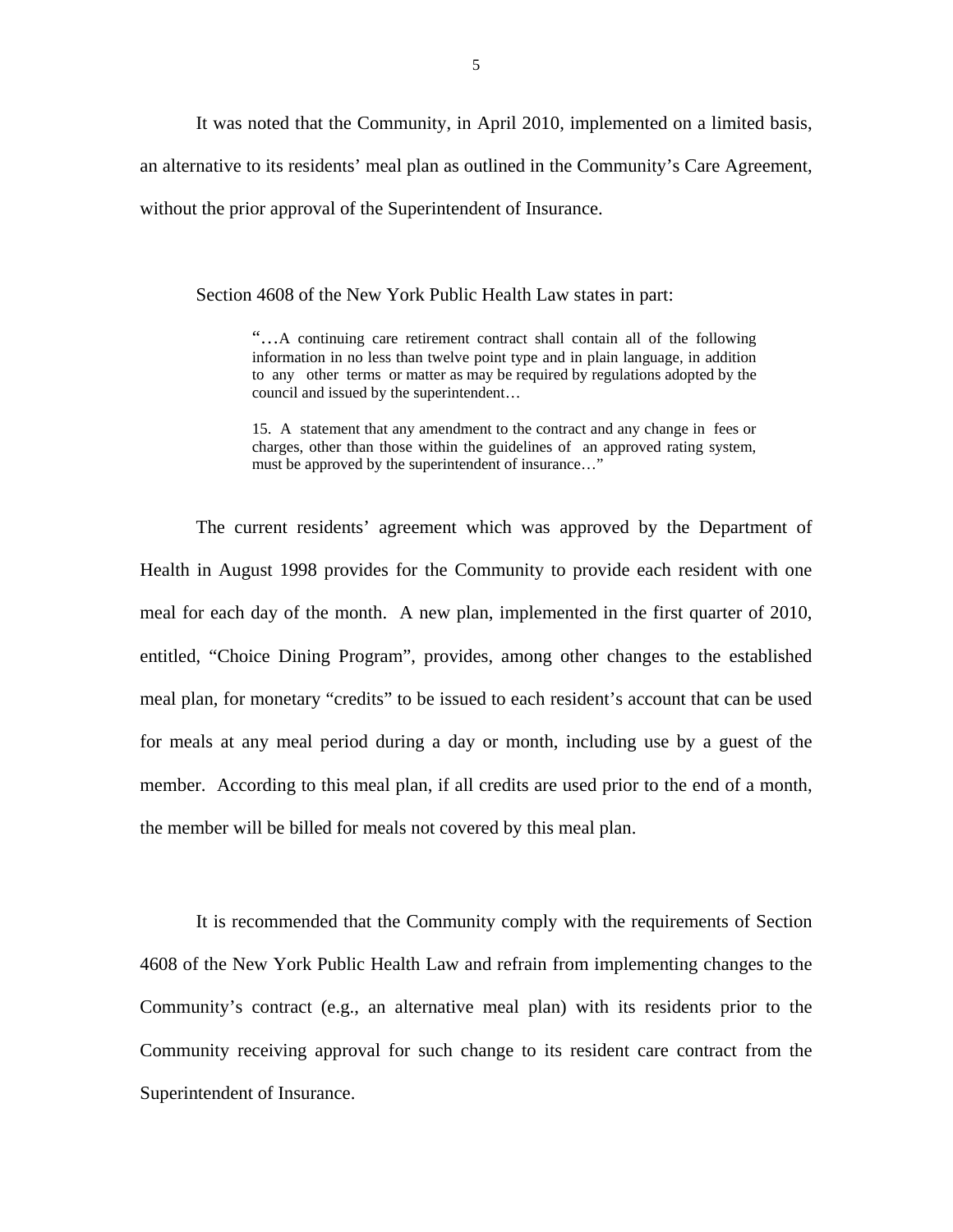The Community subsequently submitted the alternative meal plan to the New York State Departments of Health and Insurance on March 25, 2010. Such alternative meal plan was approved by both Departments on April 5, 2010.

#### A. Management and Controls

Pursuant to the Community's charter and by-laws, management of the Community is to be vested in a board of directors composed of no less than seven members. As of December 31, 2008, the Community's board of directors was comprised of the following ten (10) members:

Sag Harbor, NY Luke Babcock Employee,

Paul J. Connor III Mattituck, NY

Thomas B. Doolan Southold, NY

Gregory N. Ferraris<br>Sag Harbor, NY

Robert T. Goldman New Suffolk, NY

Alice Hussie Southold, NY

# Name and Residence Principal Business Affiliation<br>
Luke Babcock Business Affiliation<br>
Luke Babcock Business Affiliation

Saybrook Capital, LLC

President & CEO, Eastern Long Island Hospital

 President & CEO, Southampton Hospital

Co-Chair Finance Committee, Banducci, Katz & Ferraris, LLP

 Employee, Capital Cities/ABC, Inc.

Owner, Alice Hussie Real Estate

Rev. Peter M. Larsen Member of the Clergy, Southampton, NY St. John Episcopal Church

John M. May Chairman/Treasurer/Consultant, Southold, NY Peconic Landing at Southold, Inc.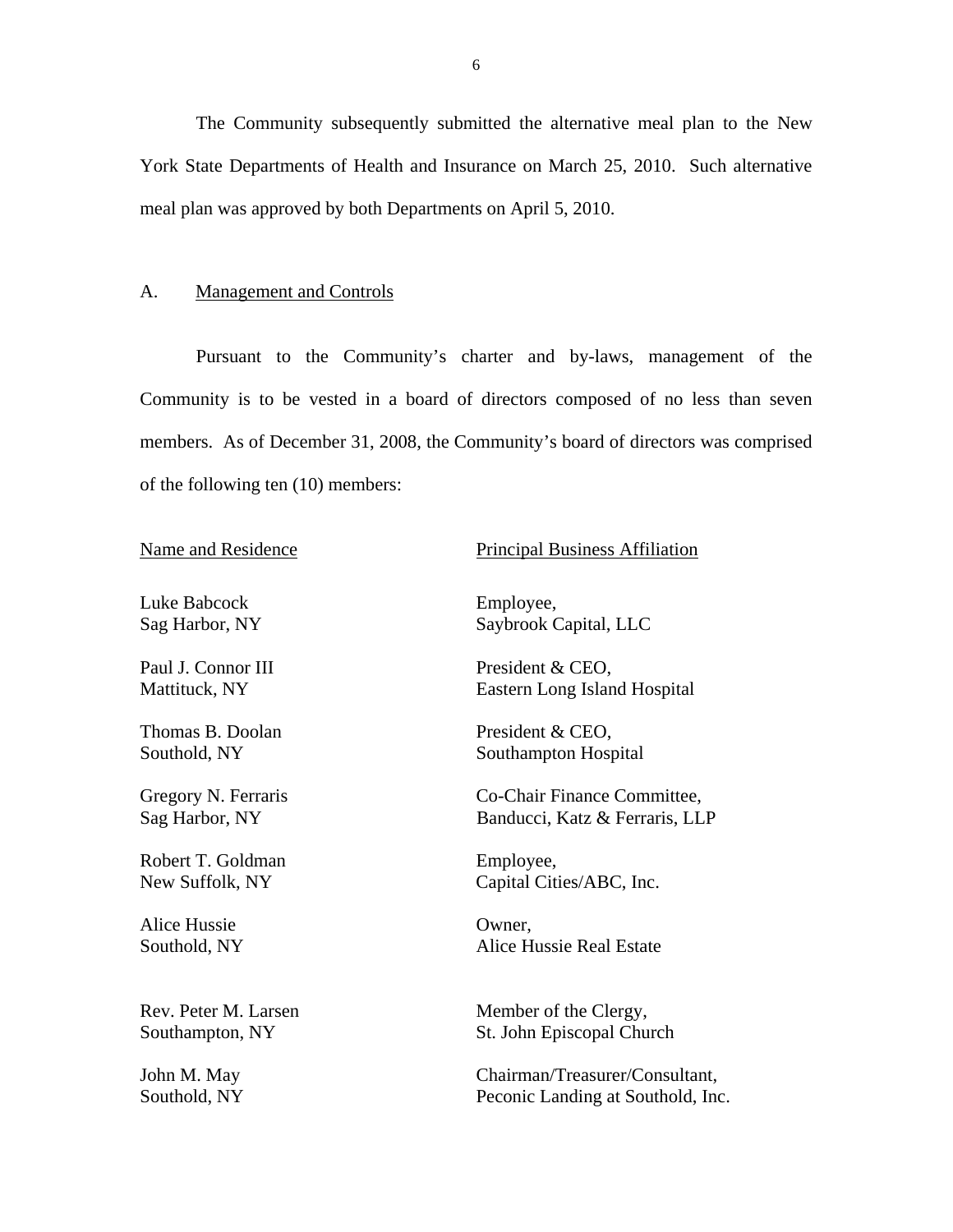| Name and Residence   | <b>Principal Business Affiliation</b> |  |  |
|----------------------|---------------------------------------|--|--|
| Sandra Novick        | Employee,                             |  |  |
| Southold, NY         | <b>Bridgehampton National Bank</b>    |  |  |
| Rosamond Phelps-Baiz | Owner,                                |  |  |
| Southold, NY         | The Old Fields Vineyards              |  |  |

In 2009, Thomas McCarthy and Edward W. Webb II were elected to the Community's board. Such elections brought the number of board members to twelve (12) members.

7

Pursuant to its by-laws, the Community's board is required to meet once each year for an annual meeting, but may hold special meetings as desired. At least four (4) meetings were held during each year of the examination period. A review of the minutes of board meetings of the Community held during the examination period indicated that three (3) board members, attended less than 50% of the board meetings that they were eligible to attend. It is noted that the three board members were active with regard to board committee meetings and other Community activities during the examination period.

Members of the board have a fiduciary responsibility and must evince an ongoing interest in the affairs of the Community. Members who fail to attend at least one-half of the board's regular meetings that they were eligible to attend, unless appropriately excused, do not fulfill such criteria.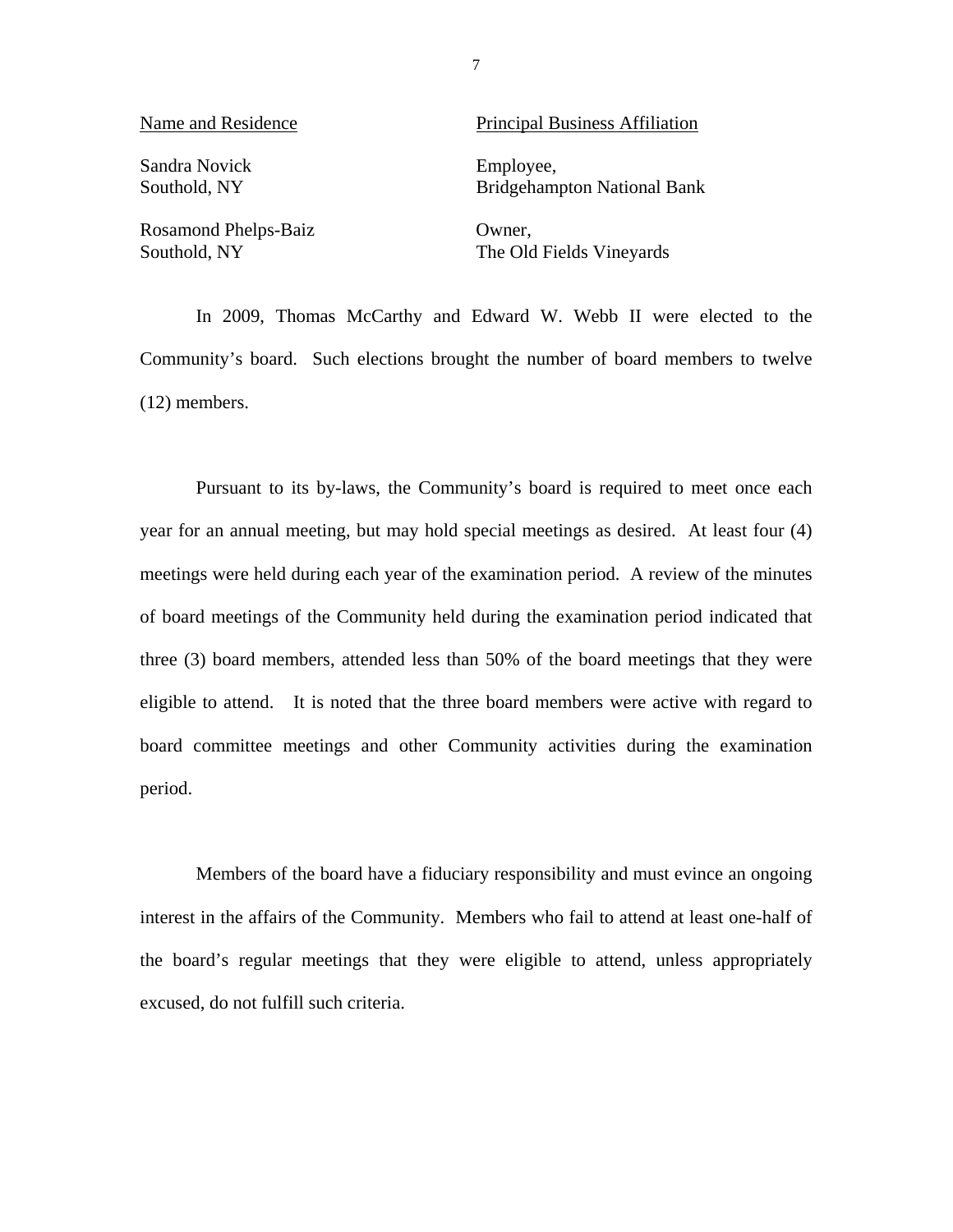<span id="page-9-0"></span>It is recommended that board members attend board meetings consistently to set forth their views on relevant matters so that appropriate policy decisions may be reached by the board.

The principal officers of the Community as of December 31, 2008, were as follows:

Name Title

 Robert Syron Chief Executive Officer Steven Carroll **Chief Financial Officer** John May President and Treasurer

#### B. Holding Company System

The following is a chart of the Community's holding company system as of December 31, 2008:

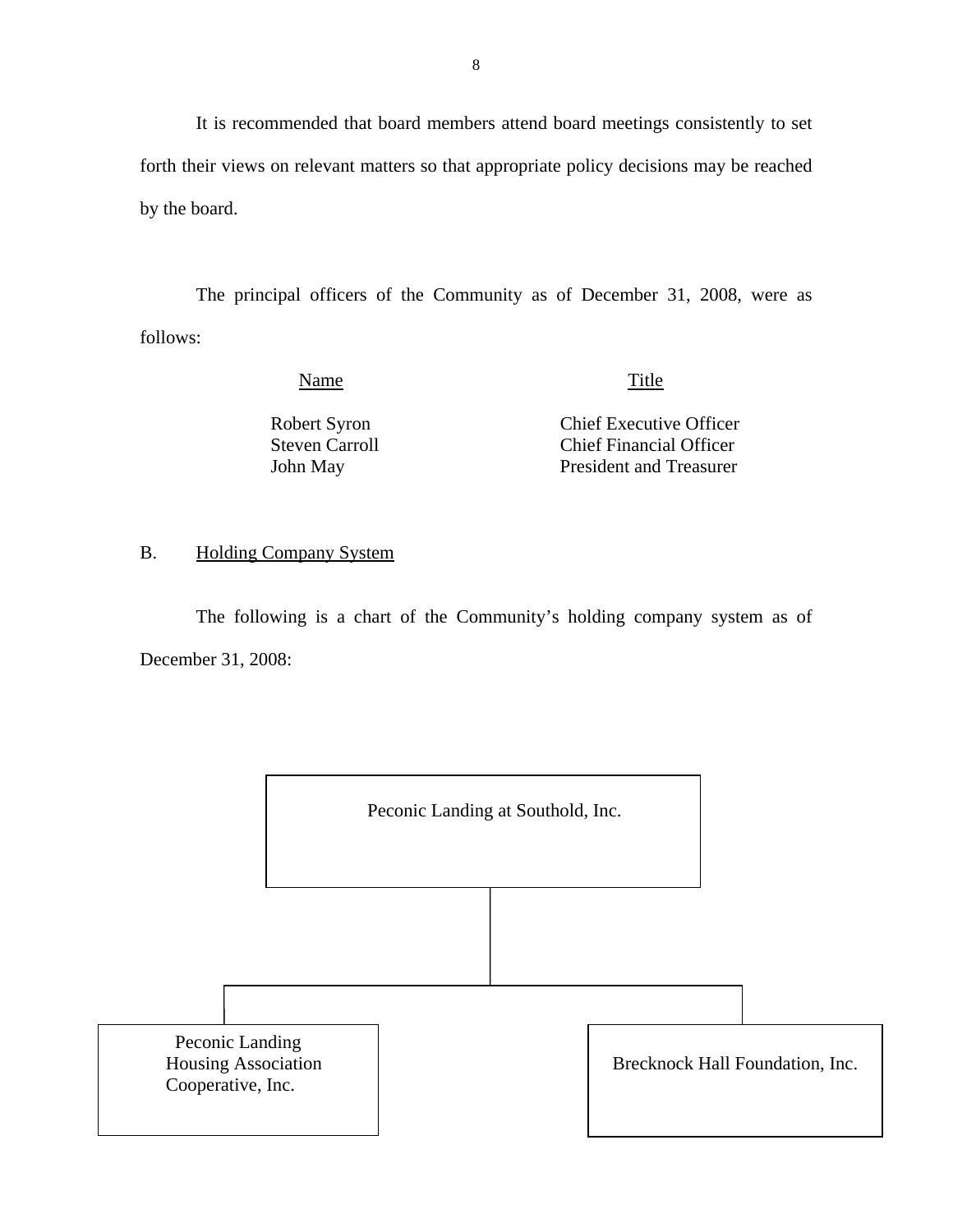Peconic Landing Housing Association Cooperative, Inc. (the "Cooperative") is a co-operative corporation formed by the members of the Peconic Landing board of directors pursuant to the provisions of the New York Cooperative Corporations Law, to provide cooperative housing units to Community members who purchase shares in the Cooperative and enter into Care Agreements with Peconic Landing at Southold, Inc. As such, the independent living units are owned as cooperative housing by the Community's residents.

Peconic Landing, pursuant to a long term lease agreement (the "Agreement"), leases a portion of its real property to the Co-operative for the cooperative residential portion of the Community. The Cooperative owns the improvements on the leased premises, which include cooperative housing units used for the independent housing component of the Community.

 by the Department of Health in August 1998. Pursuant to the Agreement, upon commencement of the lease term, the Cooperative has agreed to pay, before delinquency, all charges for utilities, including, but not limited to: gas, electricity, light, heat, water, power and telephone or other communication service used, rendered or supplied, upon or in connection with the leased premises and the residential improvements. The Agreement was included as part of the initial Peconic Landing Disclosure Statement and Plan of Organization and was approved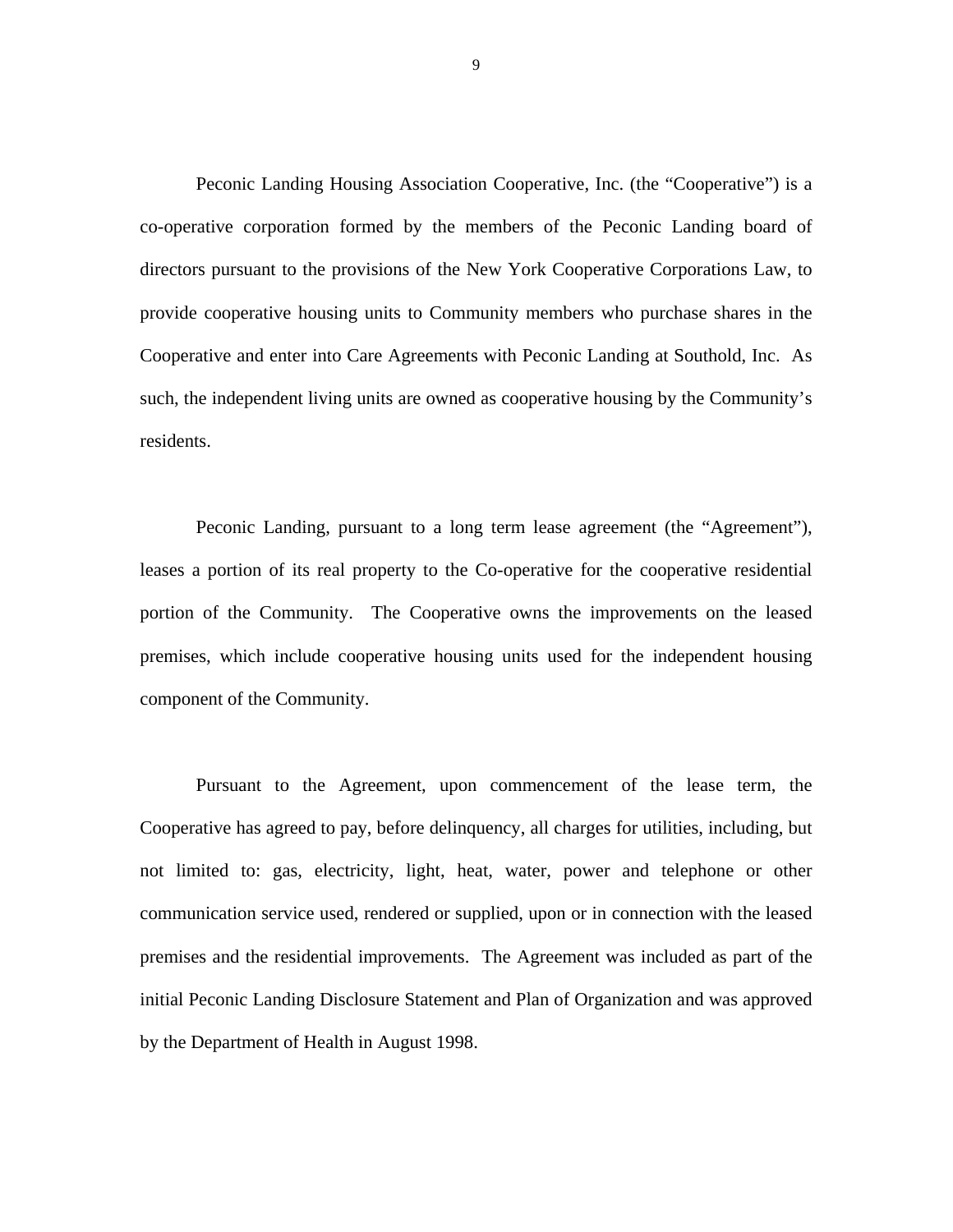According to the terms of the Agreement, the residential improvements, as mentioned previously in this report on examination, are the property of the Cooperative, and Peconic Landing shall not have the right to remove said residential improvements from the leased properties without the Cooperative's prior written consent.

Also according to the Agreement, the Cooperative is responsible for the payment of all real property taxes and all necessary repairs and replacements to keep the residential area, the parking area, the sidewalks and the curbs maintained.

#### Brecknock Hall Foundation, Inc. (the "Foundation")

l,

Under the previous Stewardship Agreement made between Peconic Landing at Southold, Inc. ("Licensor") and the Brecknock Hall Foundation, Inc. ("Steward"), effective July 1, 2005, Peconic Landing granted to the Steward a license for the purpose of maintaining, repairing, improving and operating the historic structure of Brecknock Hall, which is a  $19<sup>th</sup>$  century stone architecture located on the grounds of Peconic Landing at Southold, Inc. However, it was noted that according to the agreement, the facilities, including Brecknock Hall, remain the property of Peconic Landing at Southold, Inc.

The Brecknock Hall Foundation, Inc. is financed by outside donations and loans from Peconic Landing. The initial loan in the amount of \$200,000, was made by Peconic Landing to the Foundation on December 1, 2007, in accordance with a promissory note for such amount. The total aggregate loan amount due to Peconic Landing from the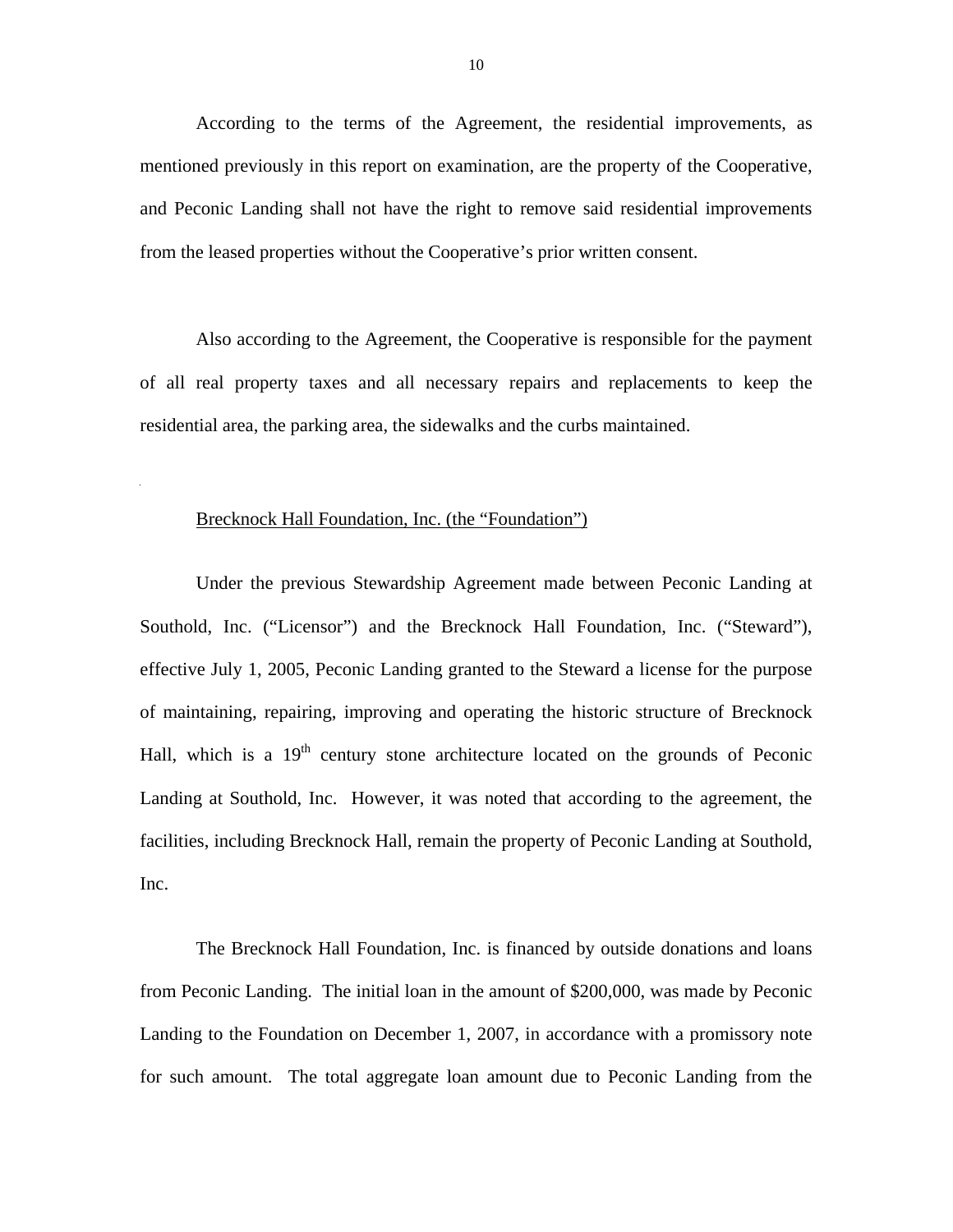Foundation was \$215,500 and \$365,232 as of December 31, 2008 and May 7, 2010, respectively.

In August 2009, subsequent to the examination period, the Stewardship Agreement was revised. The revised agreement establishes a framework within which Brecknock Hall will be maintained and promoted as a historic landmark, while being used for activities that will benefit Peconic Landing and the North Fork, Long Island area of New York State community, while generating funds to contribute to the preservation, protection and operation of Brecknock Hall.

Under this revised agreement, Peconic Landing will own, operate, and take full responsibility for promoting, marketing, operating, financing and maintaining Brecknock Hall.

According to the revised agreement, the Chairperson of Peconic Landing's board maintains approval of the appointment of the Brecknock Hall Foundation, Inc. board Chairperson. The CEO of Peconic Landing is also appointed as a voting member of the Brecknock Hall Foundation, Inc. board. Brecknock Hall has been designated as a site for community and private activities, for cultural events, for offices and for lodging.

The Community did not submit the revised Stewardship Agreement to the New York Department of Health for review, as required by Part 901.10(d) (10 NYCRR 901.10(d)) of the Administrative Rules and Regulations of the New York Department of Health, which states in part: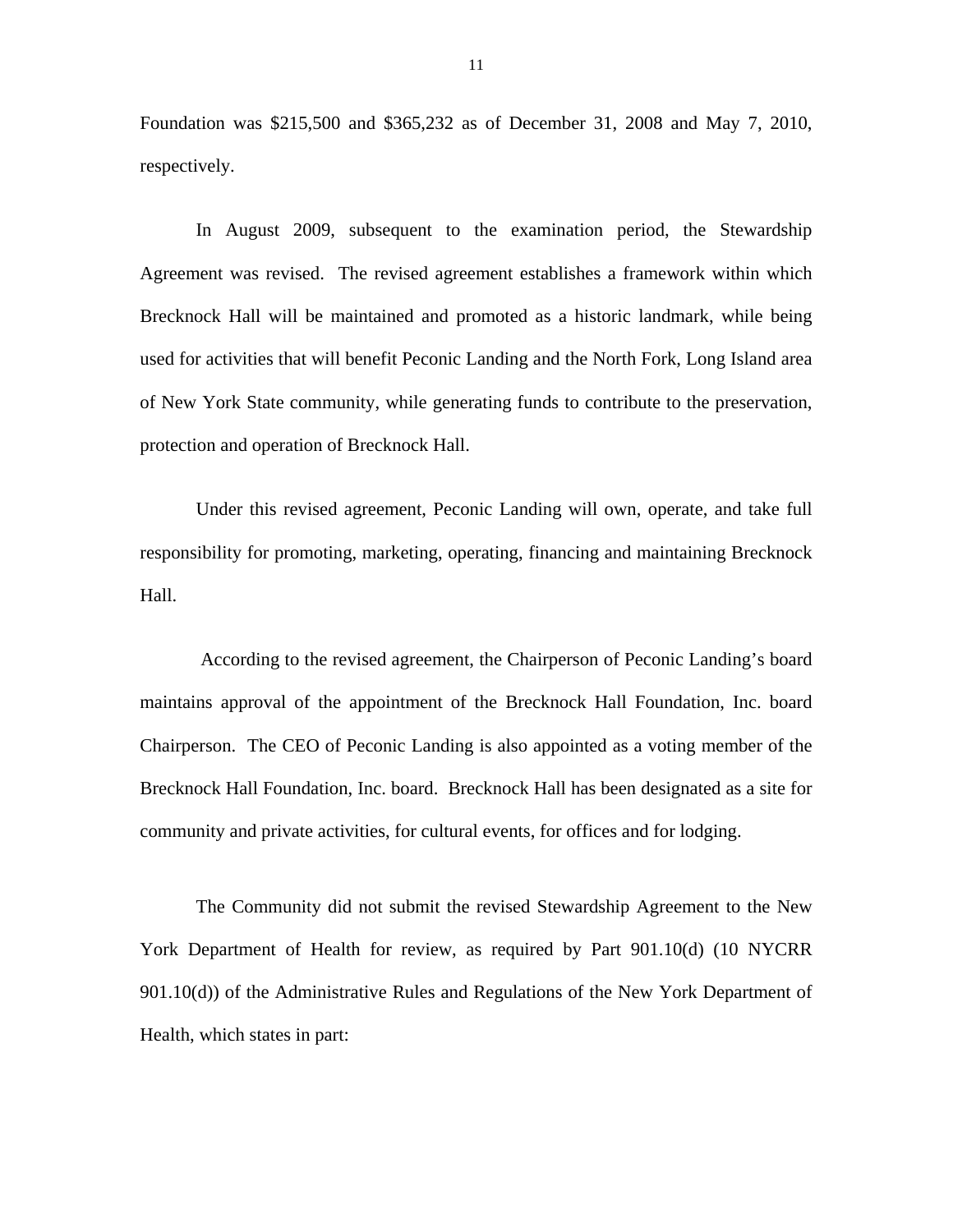a management contract shall submit a proposed written contract to the department section  $900.3(c)(13)$  or a governing body entering a new management contract "…(d) A governing body wishing to enter into a management contract shall submit a proposed written contract to the department upon submission of a Certificate of Authority application in accordance with or revising a management contract subsequent to the issuance of a certificate of authority shall submit a copy of the contract with the submission of the disclosure statement in accordance with section 901.9(a)(2)…"

It is recommended that the Community submit its revised Stewardship Agreement with the Brecknock Hall Foundation, Inc. to the New York Department of Health for review, as required by Part 901.10(d) (10 NYCRR 901.10(d)) of the Administrative Rules and Regulations of the New York Department of Health.

#### C. Occupancy Rates

The occupancy rates for the years covered by the examination and the first three quarters of 2009 were as follows:

|                                            | 2006 | 2007                    | 2008 2009 (first three quarters) |
|--------------------------------------------|------|-------------------------|----------------------------------|
| Independent Living 96.0% 98.0% 98.0% 97.0% |      |                         |                                  |
| <b>Enriched Housing</b>                    |      | 96.2% 96.2% 88.1% 72.5% |                                  |
| <b>Skilled Nursing</b>                     |      | 95.1% 90.3% 94.0% 96.6% |                                  |

The Community's most recent actuarial report for the period ending December

31, 2007 states in part:

"…In order for the Community to remain an on-going concern an assumption is made that it be able to market and maintain a 95% occupancy level in the Independent Living Units, 96.2% in Enriched Housing, and 93.2% occupancy in the Skilled Nursing Facility over the next 10 years..".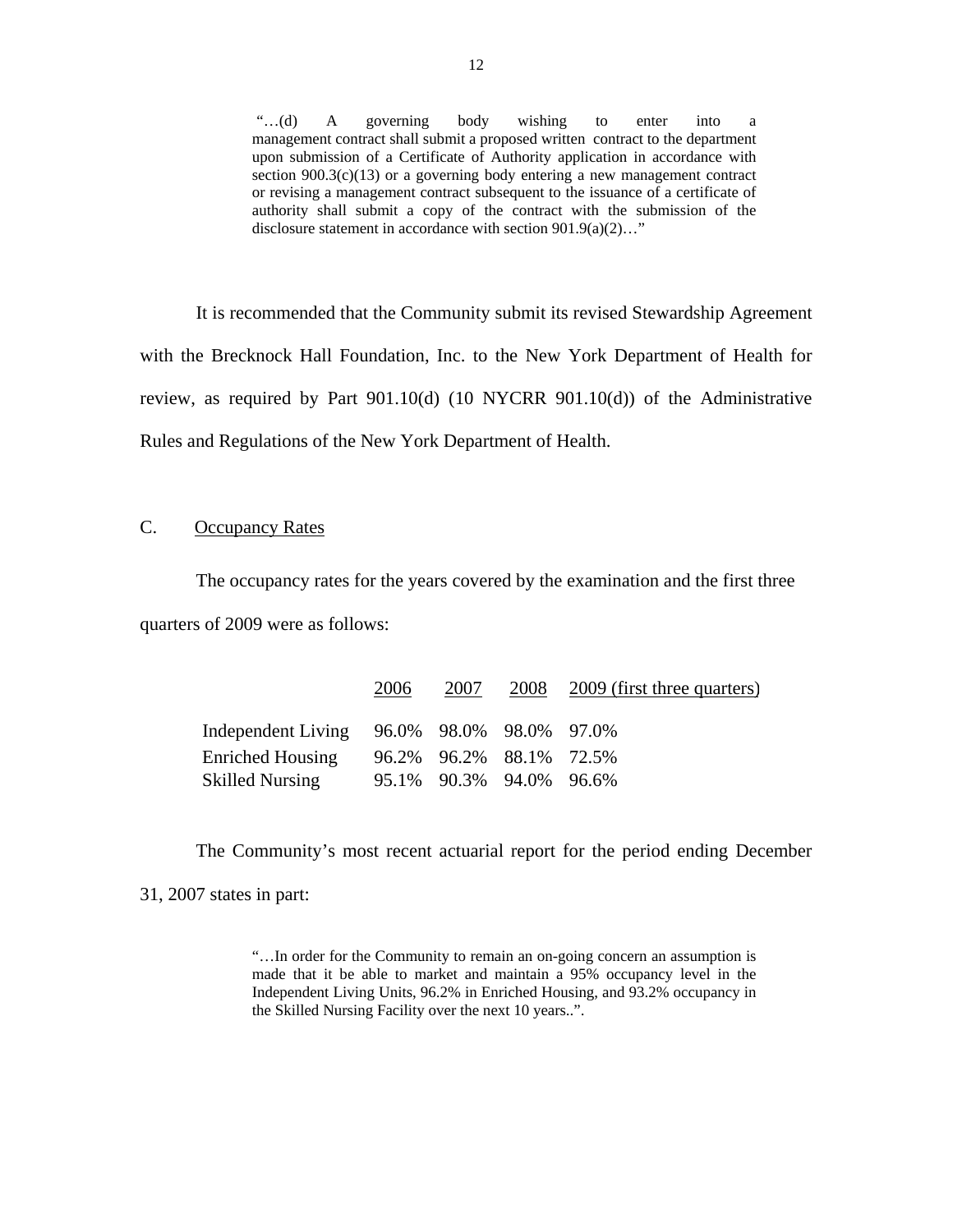<span id="page-14-0"></span>With reported occupancy levels of 88.1% and 72.5% for the years 2008 and 2009, respectively, the table above indicates that the Enriched Housing component is significantly below the recommended occupancy rate level, determined by the Community's actuary.

It is recommended that the Community continue to strive to increase its occupancy rates in accordance with its actuarial consultant's recommendations, particularly with regard to its Enriched Housing Units.

#### D. Disaster Recovery Plan

It was noted that the transportation procedures for the evacuation of residents were not included in the Community's Emergency Procedures Manual.

It is recommended that the Community include specific transportation procedures for the evacuation of its residents within its Emergency Procedures Manual.

#### E. Custodial Agreement

The Community does not maintain custodial agreements that safeguard its investments that are held in banking institutions. The Department is cognizant of the fact that certain Company investments are held with an existing bank trustee approved pursuant to the Community's bond indenture. Therefore, the Community is limited in its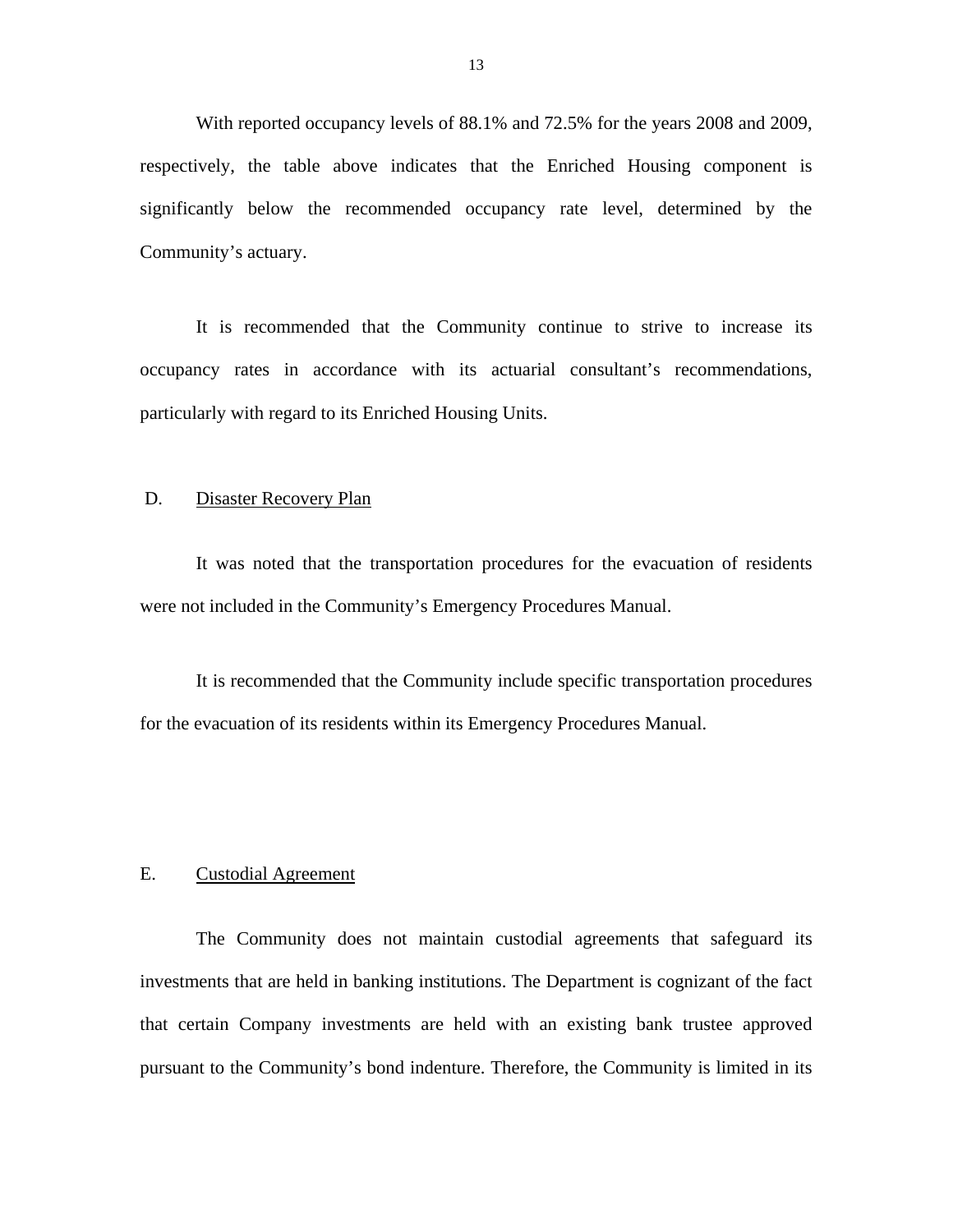<span id="page-15-0"></span>ability to retroactively amend the bank trustee documents that were established under the initial bond financing arrangement. However, for its other investments that are not held in bank trustee accounts established pursuant to the bond indenture and where the Community's investments are held via regular depository agreements directly with the banks, the Community does not have the same restrictions as with the bank trustee accounts. Therefore, relative to the Community's non-trustee accounts, the Department recommends that the Community enter into Custodial Agreements with any applicable banking institution, which contain, at the minimum, the following protective covenants and provisions, (as indicative of a prudent business practice):

1. The bank shall have in force, for its own protection, Bankers Blanket Bond Insurance of the broadest form available for commercial banks and will continue to maintain such insurance. The bank will give the Community 60 days written notice of any material change in the form or amount of such insurance or termination of this coverage.

2. The bank shall at all times give the securities held by the bank the same care the bank gives its own property of a similar nature.

3. The bank shall furnish the Community (at least quarterly) with a list of such securities showing a complete description of each issue, which shall include the number of shares or par value of bonds so held at the end of each quarter.

4. The bank shall maintain records sufficient to verify information the Community is required to report in the annual statement blanks of the Insurance and Health Departments of the State of New York.

5. The bank shall furnish the Community with the appropriate affidavits in an acceptable form in order for the securities referred to in such affidavits to be recognized as assets of the Community.

6. Access shall be during the bank's regular hours. Those persons who shall be entitled to examine, on the bank's premises, securities held by the bank and the bank records related to those securities, shall be specified. An authorized officer shall furnish the bank with written instructions to that effect.

7. Written instructions hereunder shall be signed by any two of the Community's authorized officers specified in a separate list for this purpose which will be furnished to the bank from time to time signed by an officer and certified under the corporate seal by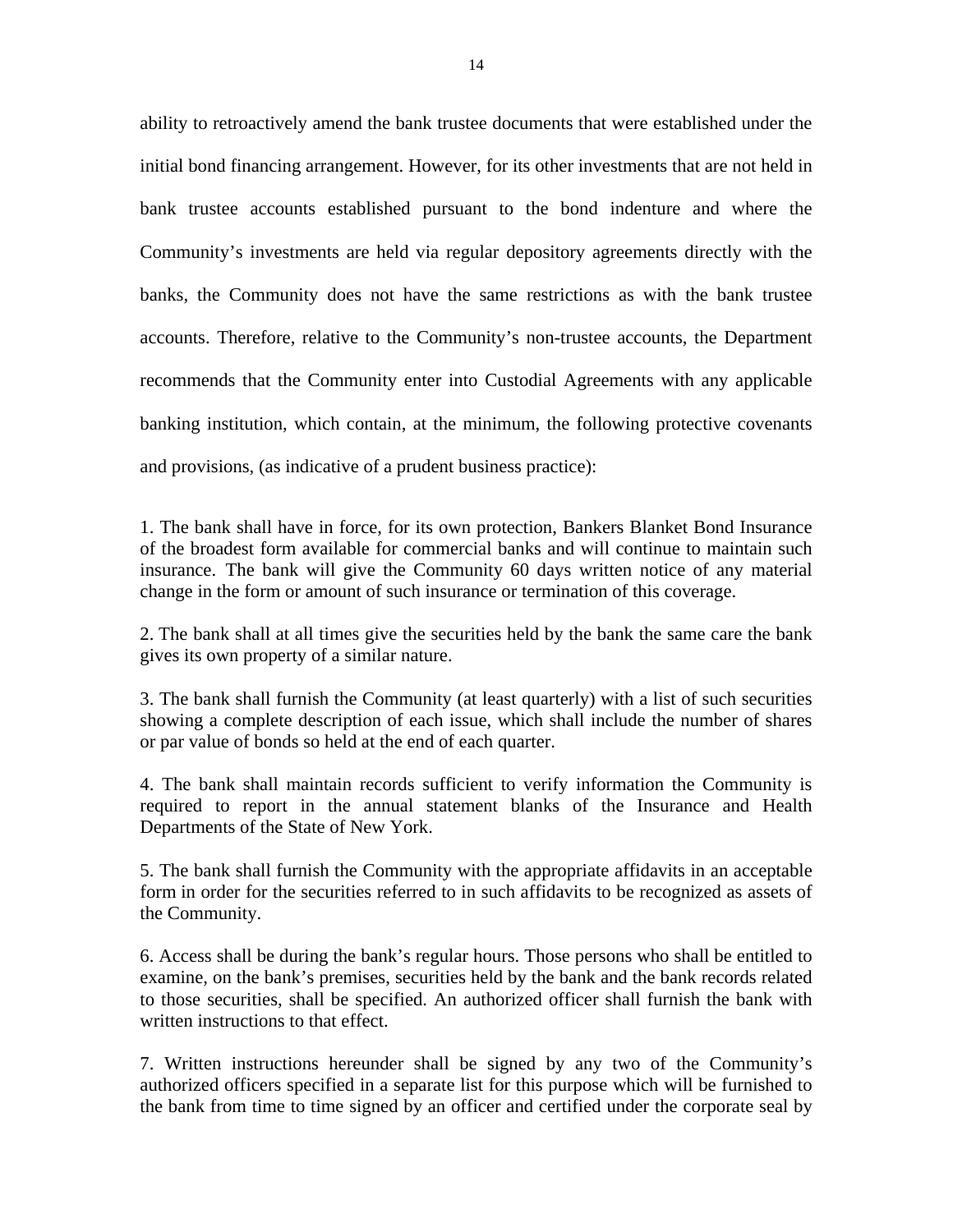an officer.

8. In connection with any situation involving registration of securities in the name of a nominee of a bank custodian, the custodian agreement should empower the bank to take such action.

9. There should be a provision in the agreement that would give the Community the opportunity to secure the most recent report on the review of the custodian's system of internal controls, pertaining to custodian record keeping, issued by internal control (and/or) pertaining to custodian record keeping, issued by internal or independent auditors.

It is recommended that with regard to the Community's investments that are not held pursuant to a bond indenture, the Community establish custodial agreements with the financial institutions that safeguard its investments and include the above enumerated protective covenants and provisions in those agreements.

#### F. Accounts and Records

During the course of the examination, it was noted that the Community's treatment of certain items was not in accordance with statutory accounting principles or annual statement instructions. A description of such items is as follows:

#### 1. Minimum Liquid Assets Requirement

Although the Community did perform appropriate annual testing relative to Part 350.6(a)(4) of Department Regulation 140, the Community's quarterly testing, made to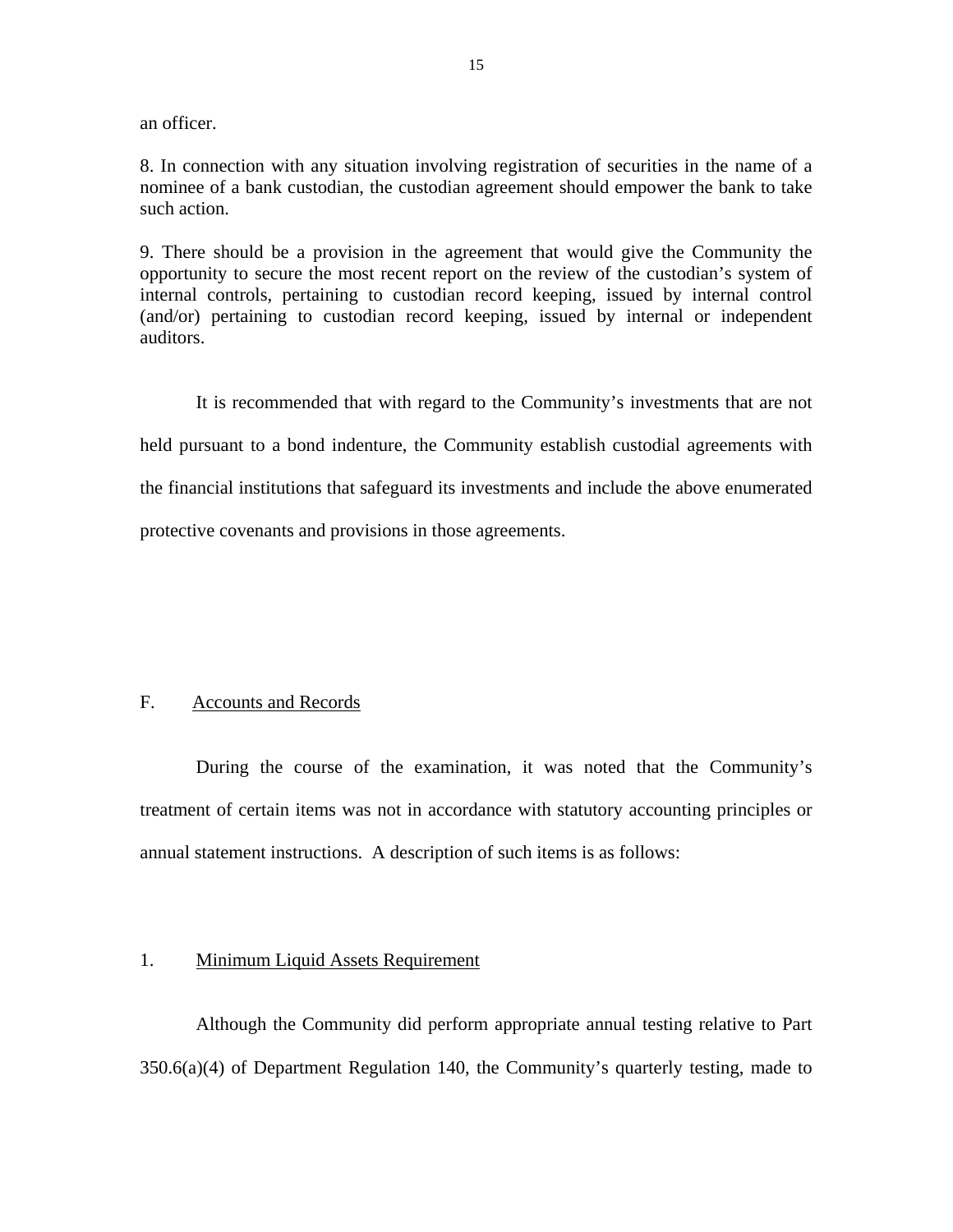<span id="page-17-0"></span>ensure that it maintained adequate liquid assets to conform with the requirements of its bond covenants, did not fully comply with the minimum liquid testing requirements of Part  $350.6(a)(4)$  of Department Regulation No. 140 (11 NYCRR  $350.6(a)(4)$ ), which states in part:

> requirements of paragraphs (1) and (2) of this subdivision are not met. Within 30 "…(4) A continuing care retirement community shall, within 30 days of the end of each fiscal quarter, test whether it meets the requirements of paragraphs (1) and (2) of this subdivision. Documentation of the testing and results shall be maintained with the community's business records. The continuing care retirement community shall immediately notify the superintendent if the days following such notification, the continuing care retirement community shall submit to the superintendent a report setting forth in detail, the reasons for not meeting the requirements and the specific action steps to be adopted to achieve the requirements of paragraphs (1) and (2) of this subdivision."

It is recommended that the Community comply with the quarterly testing and documentation requirements relative to the minimum liquid assets requirements of Part 350.6(a)(4) of Department Regulation No. 140.

#### **Accounts Receivable**

2. Accounts Receivable<br>The Community reported as an admitted asset on its actuarial balance sheet, an amount receivable, applicable to a Medicaid account in the amount of \$18,021, which was due for more than 365 days as of the examination date.

Furthermore, the Community reported as an admitted asset on its actuarial balance sheet, amounts receivable for skilled nursing fees from various residents in the amount of \$89,360, This amount was noted as due in excess of 90 days as of the examination date.

Section 350.6(c)(7) of Department Regulation No. 140 (11 NYCRR 350) states in part: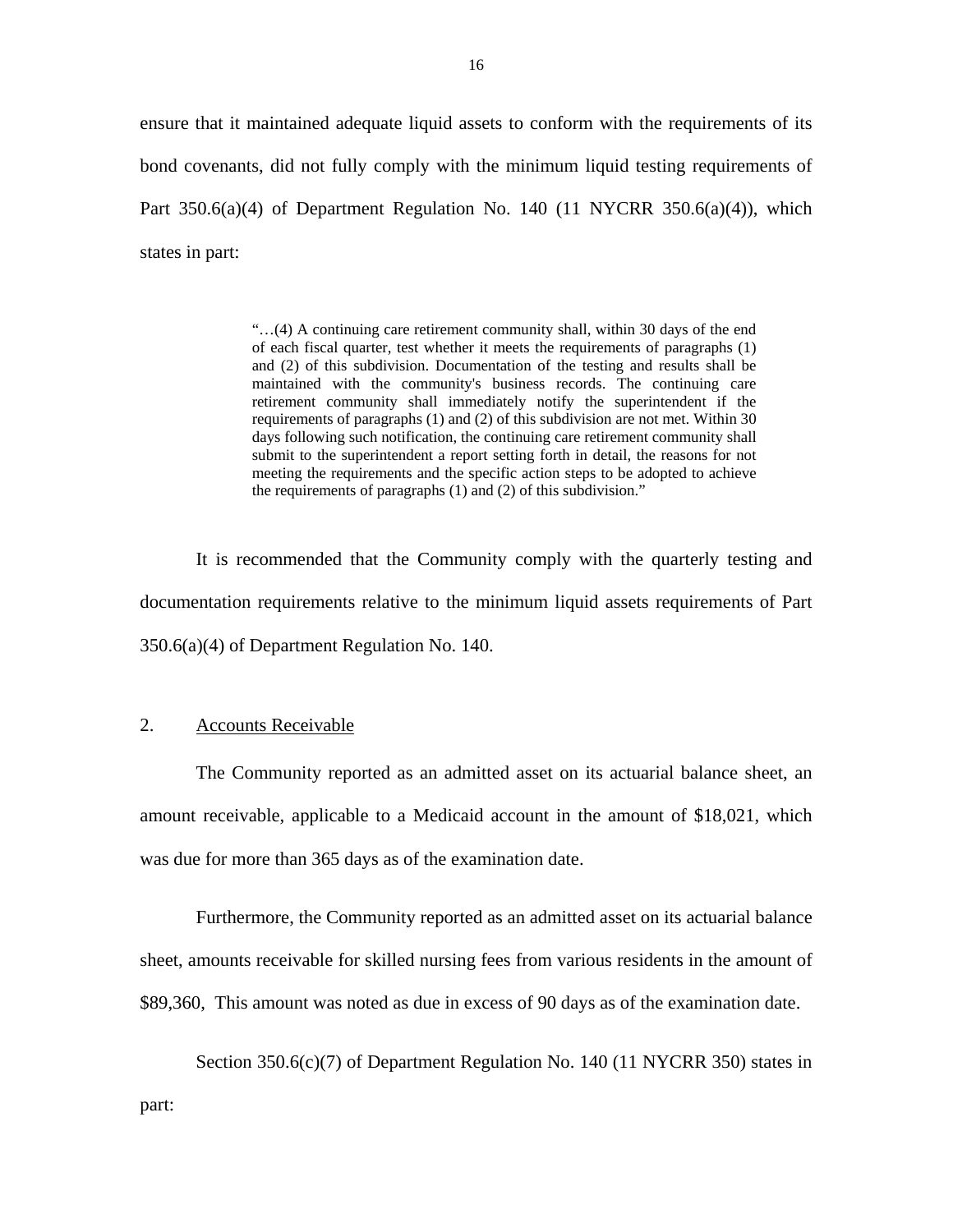"accounts receivable subject to the restrictions that they are expected to be paid and not more than: (i) 90 days overdue when the payor is not a government agency;and (ii) 12 months overdue when the payor is a government agency;"

<span id="page-18-0"></span> $350.6(c)(7)$  of Department Regulation No. 140 and report on its actuarial balance sheet, It is recommended that the Community comply with the requirements of Part as admitted assets, government receivables that are due within 365 days and nongovernment receivables that are due within 90 days of the examination date.

#### G. Conflict of Interest

A review of the Community's Code of Ethics and its Conflict of Interest Statements that are required to be prepared by the Community's board members and officers revealed that the Community did not receive Conflict of Interest Statements from three of its board members and two of its officers in 2008.

It is not sufficient merely to adopt a conflict of interest program, since to be effective and to avert occurrences of conflict, the Community must adopt procedures to ensure compliance with the established program.

It is recommended that, as a prudent business practice, the Community follow its formal conflict of interest reporting procedures relative to its directors, officers and employees.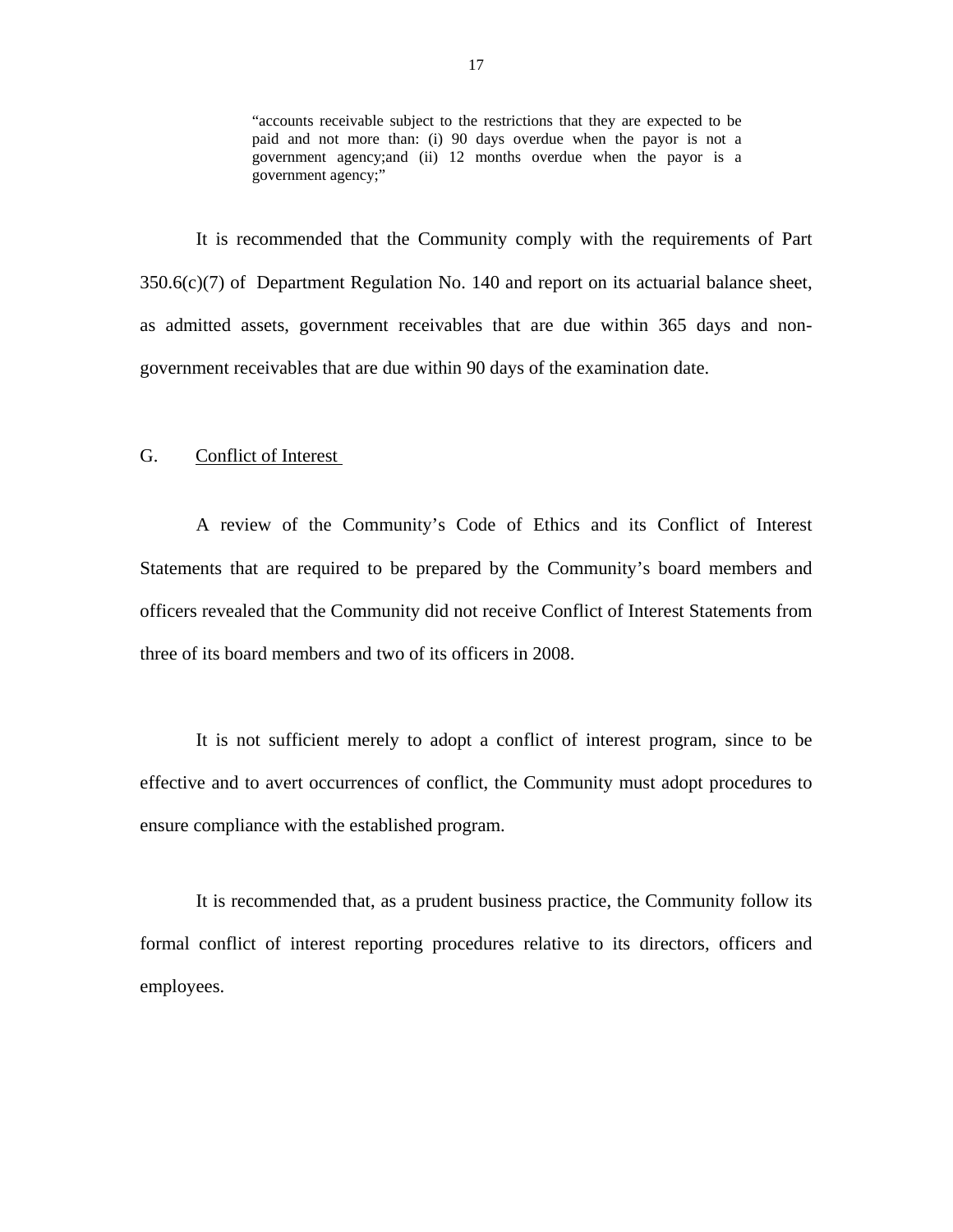#### **3. FINANCIAL STATEMENTS**

#### A. Balance Sheet

The following shows the assets, liabilities and actuarial surplus as determined by this examination as of December 31, 2007. It is the same as the actuarial balance sheet filed by the Community, presented on a statutory accounting basis, pursuant to Department Regulation No. 140 (11 NYCRR 350).

| Assets                                 | Examination                 | Community                   |  |
|----------------------------------------|-----------------------------|-----------------------------|--|
| Cash and invested assets               | \$18,224,882                | \$18,224,882                |  |
| Accounts receivable                    | 3,716,354                   | 3,716,354                   |  |
| Real estate related to the Community   | 123,202,055                 | 123,202,055                 |  |
| Deferred financing costs               | 3,587,578                   | 3,587,578                   |  |
| Deferred marketing costs               | 2,435,928                   | 2,435,928                   |  |
| <b>Escrow</b> account                  | 4,034,498                   | 4,034,498                   |  |
| <b>Total assets</b>                    | \$155,201,295               | \$155,201,295               |  |
| Liabilities                            |                             |                             |  |
| Loans<br>Actuarial reserve liabilities | \$38,026,601<br>115,423,530 | \$38,026,601<br>115,423,530 |  |
| <b>Total liabilities</b>               | \$153,450,131               | \$153,450,131               |  |
| Actuarial surplus                      | 1,751,165                   | 1,751,165<br>\$             |  |
| Total liabilities and surplus          | <u>\$155,201,296</u>        | \$155,201,296               |  |

**Note**: It is noted that the asset values herein are reported on a statutory/actuarial basis. As such, the values differ from the certified financial statements prepared by the Community's certified public accountants.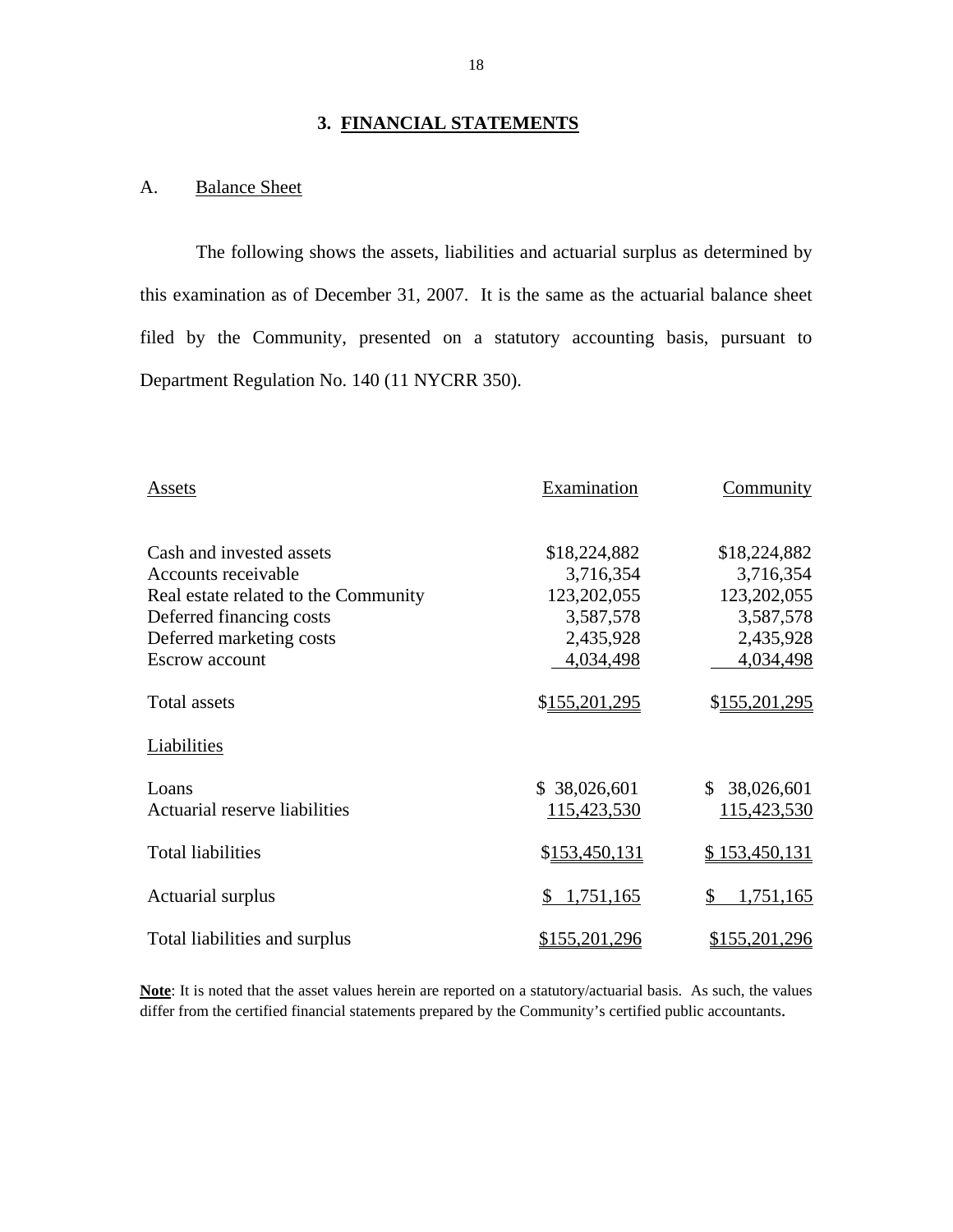#### B. Statement of Revenue and Expenses and Change in Actuarial Surplus

The statement of revenue and expenses is presented on a GAAP basis, as modified pursuant to Department Regulation No. 140, for the three-year period, January 1, 2005 through December 31, 2007:

#### Revenue

| Residents' services                   | \$37,657,871 |                |
|---------------------------------------|--------------|----------------|
| Health care services                  | 11,739,804   |                |
| Resident option upgrades              | 53,760       |                |
| Remarketing fee revenue               | 1,347,206    |                |
| Investment income                     | 2,726,572    |                |
| Contributions                         | 121,477      |                |
| Net assets released from restrictions | 462,392      |                |
| Other miscellaneous revenue           | 985,778      |                |
| Total revenue                         |              | \$55,094,860   |
| <b>Operating expenses</b>             |              |                |
| Health care                           | \$11,278,393 |                |
| Dietary                               | 7,594,085    |                |
| Administration and general            | 13,478,230   |                |
| Maintenance and security              | 7,032,306    |                |
| Housekeeping and laundry              | 2,114,559    |                |
| Depreciation and amortization         | 13,390,682   |                |
| Interest on loans                     | 7,528,052    |                |
| Interest on resale of units           | 752,515      |                |
| Total operating expenses              |              | \$65,168,822   |
| <b>Operating loss</b>                 |              | \$(10,073,962) |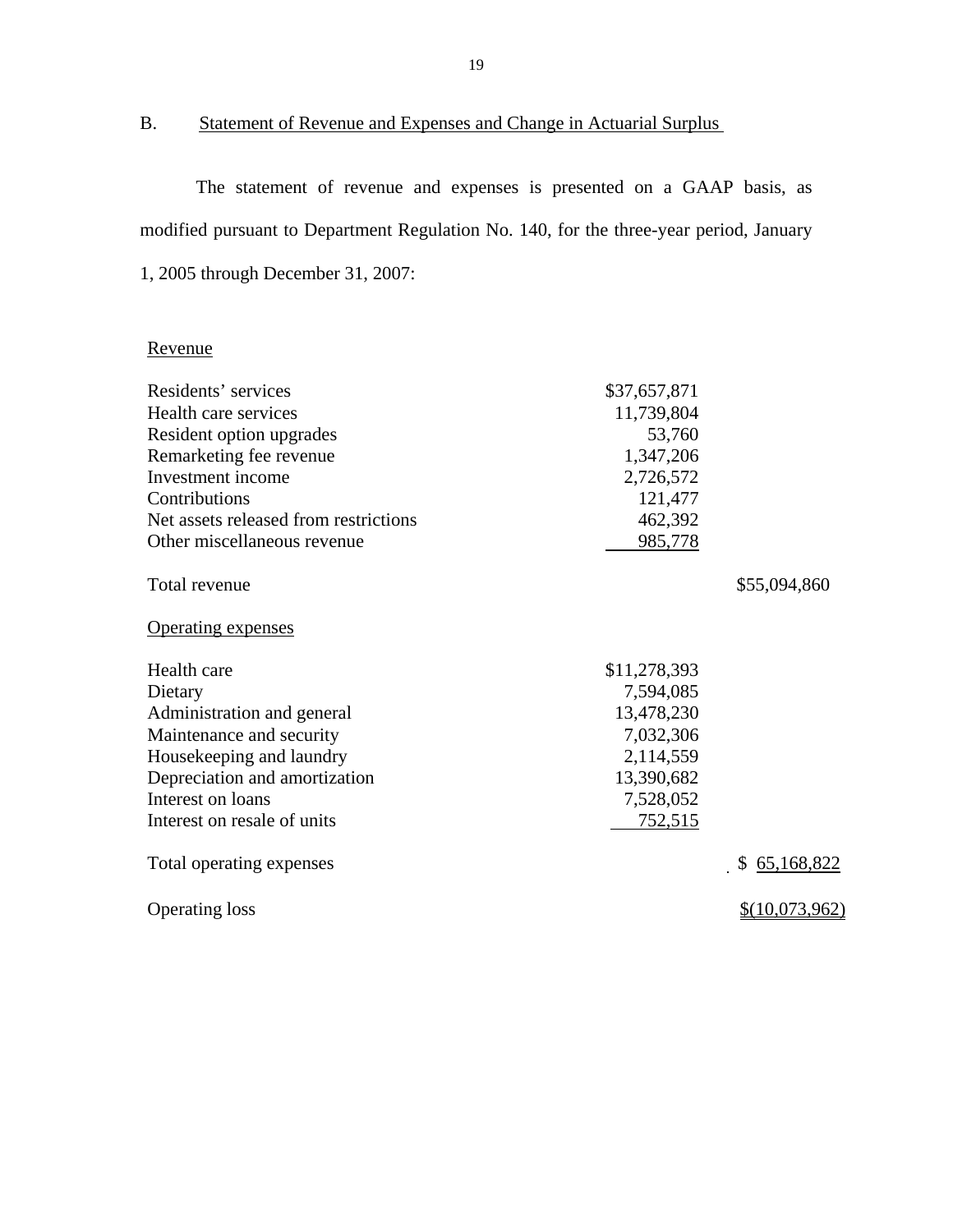### Changes in Actuarial Surplus

Surplus increased \$3,118,408 during the three-year period, January 1, 2005

through December 31, 2007, detailed as follows:

| Surplus per report on examination,<br>as of December 31, 2004     | Gains in<br>Surplus | Losses in<br>Surplus | (1,367,243) |
|-------------------------------------------------------------------|---------------------|----------------------|-------------|
| GAAP basis net loss<br>Statutory adjustment as per<br>examination | \$13,192,370        | \$10,073,962         |             |
| Net increase in surplus                                           |                     |                      | 3,118,408   |
| Surplus per report on examination,<br>as of December 31, 2007     |                     |                      | \$1,751,165 |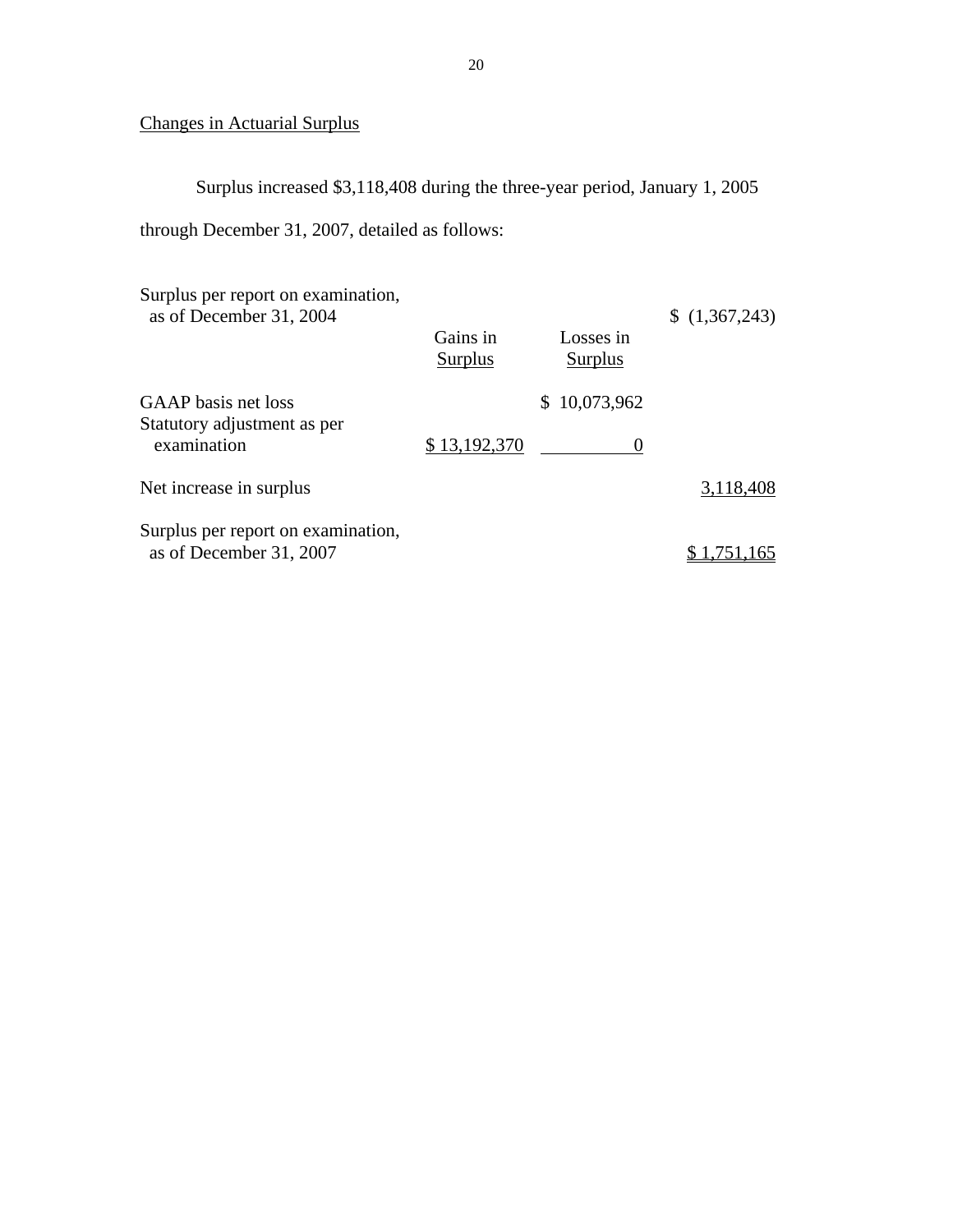#### **4. COMPLIANCE WITH PRIOR REPORT ON EXAMINATION**

There were nine (9) comments and recommendations made in the prior report on examination as of December 31, 2005 (page numbers refer to the prior report on examination):

**ITEM NO. PAGE NO.** 

l

1. As of December 31, 2004, the Community's required actuarial 1,3,16,18 surplus, as determined using generally accepted actuarial standards and applying statutory requirements, was impaired in the amount of \$1,367,243. The Community is currently operating under a Plan of Restoration ("Plan") that was accepted by the New York Insurance Department on October 12, 2006.

*As of December 31, 2007 the Community was in satisfactory actuarial balance in compliance with New York Insurance Department Regulation 140.* 

2. It is recommended that the Community seek the New York 8 Department of Health's approval for its Stewardship Agreement.

*The Community has complied with this recommendation.* 

3. It is recommended that the Community comply with Section 4609 9 of the New York Public Health Law relative to the issuance of refund proceeds within the time period prescribed by such section of the New York Public Health Law.

*The Community has complied with this recommendation.* 

 4. It is recommended that the Community include specific 10 transportation procedures for the evacuation of its residents within its Emergency Procedures Manual.

> *The Community has not complied with this recommendation. A similar recommendation is included within this report on examination.*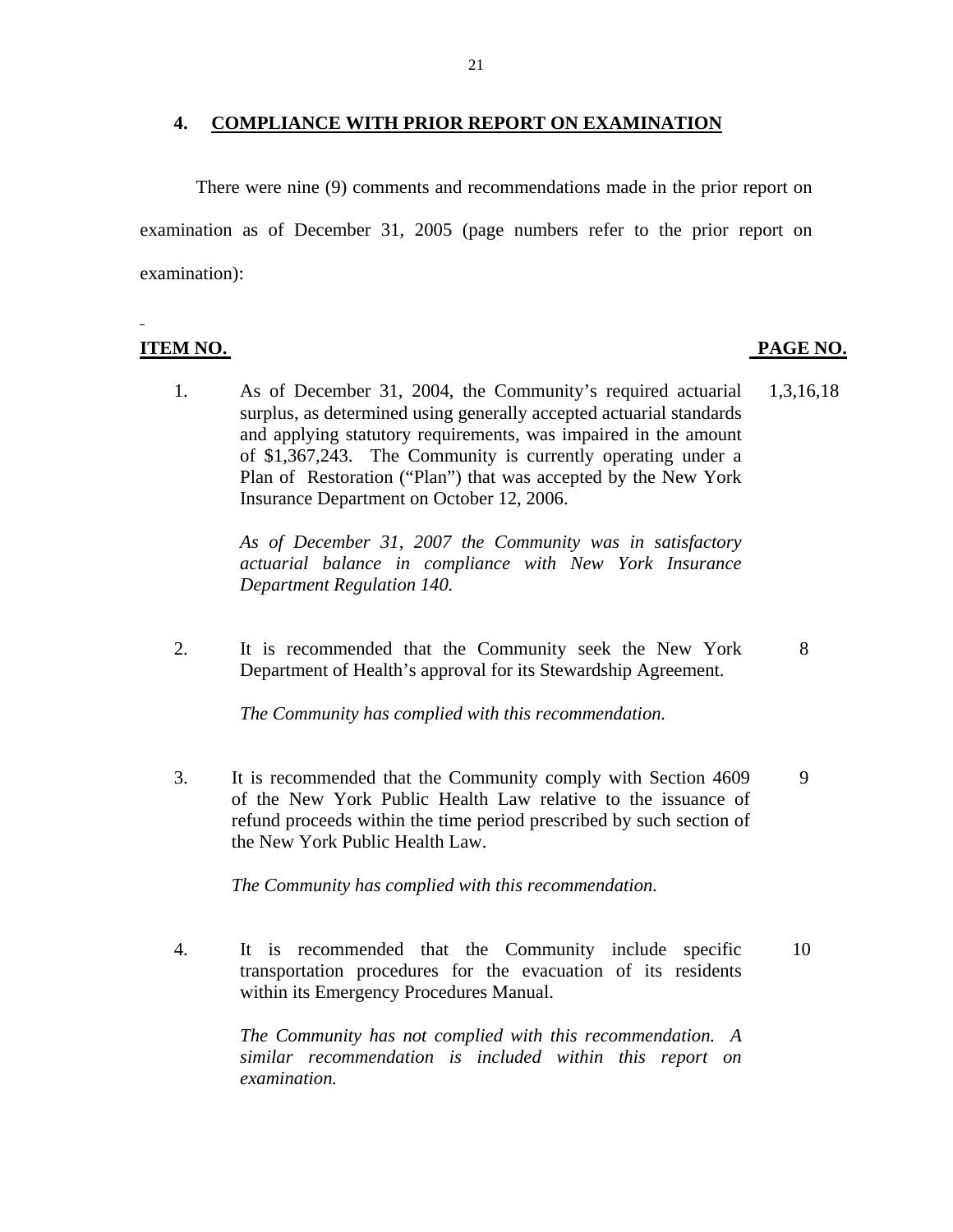#### <span id="page-23-0"></span>**ITEM NO. PAGE NO.**

#### 5. It is recommended that, as a prudent business practice, the 10 management agreement be revised so as to state that, if insolvency of the Community (sponsor) shall occur, and in respect to all existing insolvency laws and regulations, the Manager can terminate the Management Agreement only after, at least, a ninety day notice is given to the Community.

*This agreement has been terminated.* 

6. It is recommended that the Community continue to put a system in 11 place that will provide for the monitoring of the residents' Medicare and Medicare Supplement coverages on a more frequent basis.

*The Community has complied with this recommendation.* 

7. It is recommended that, as a prudent business practice, the 11 Community amend its custodial agreement to include the listed safeguards and controls.

> *The Community has not complied with this recommendation. A similar recommendation is included within this report on examination.*

 8. It is recommended that the Community exercise better care in the 13 future, when allocating the utility expenses to the books of the Cooperative.

*The Community has complied with this recommendation.* 

9. It is recommended that the Community file its annual statement 13 within the time period prescribed by Section 4607.1 of the New York Public Health Law.

*The Community has complied with this recommendation.*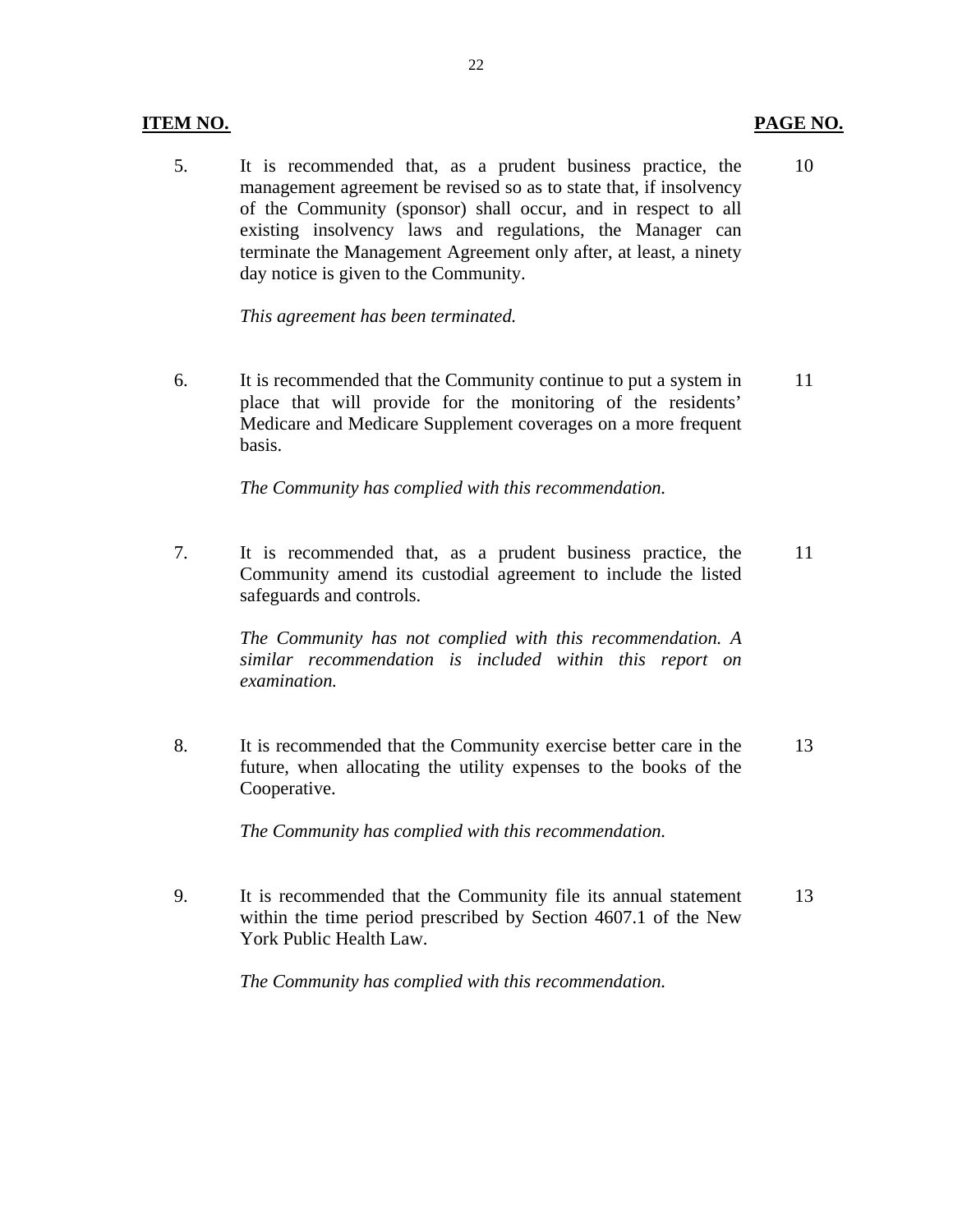#### **5. SUMMARY OF COMMENTS AND RECOMMENDATIONS**

#### **ITEM**

#### **PAGE NO.**

#### A. Resident Contract - Meal Plan

It is recommended that the Community comply with Section 5 4608 of the New York Public Health Law and refrain from implementing changes to the Community's contract (e.g., an alternative meal plan) with its residents prior to the Community receiving approval for such change to its resident care contract from the Superintendent of Insurance.

The Community subsequently submitted the alternative meal plan to the New York State Departments of Health and Insurance on March 25, 2010. Such alternative meal plan was approved by both Departments on April 5, 2010.

#### Management and Controls

B. Management and Controls<br>It is recommended that board members attend meetings 8 consistently to set forth their views on relevant matters so that appropriate policy decisions may be reached by the board.

## C. Brecknock Hall Foundation, Inc. (the "Foundation")

It is recommended that the Community submit its revised 12 Stewardship Agreement with the Brecknock Hall Foundation, Inc. to the New York Department of Health for review as required by Part  $901.10(d)$  (10 NYCRR  $901.10(d)$ ) of the Administrative Rules and Regulations of the New York Department of Health.

#### **Occupancy Rates**

D. <u>Occupancy Rates</u><br>It is recommended that the Community continue to strive to 13 increase its occupancy rates in accordance with its actuarial consultant's recommendations, particularly with regard to its Enriched Housing Units.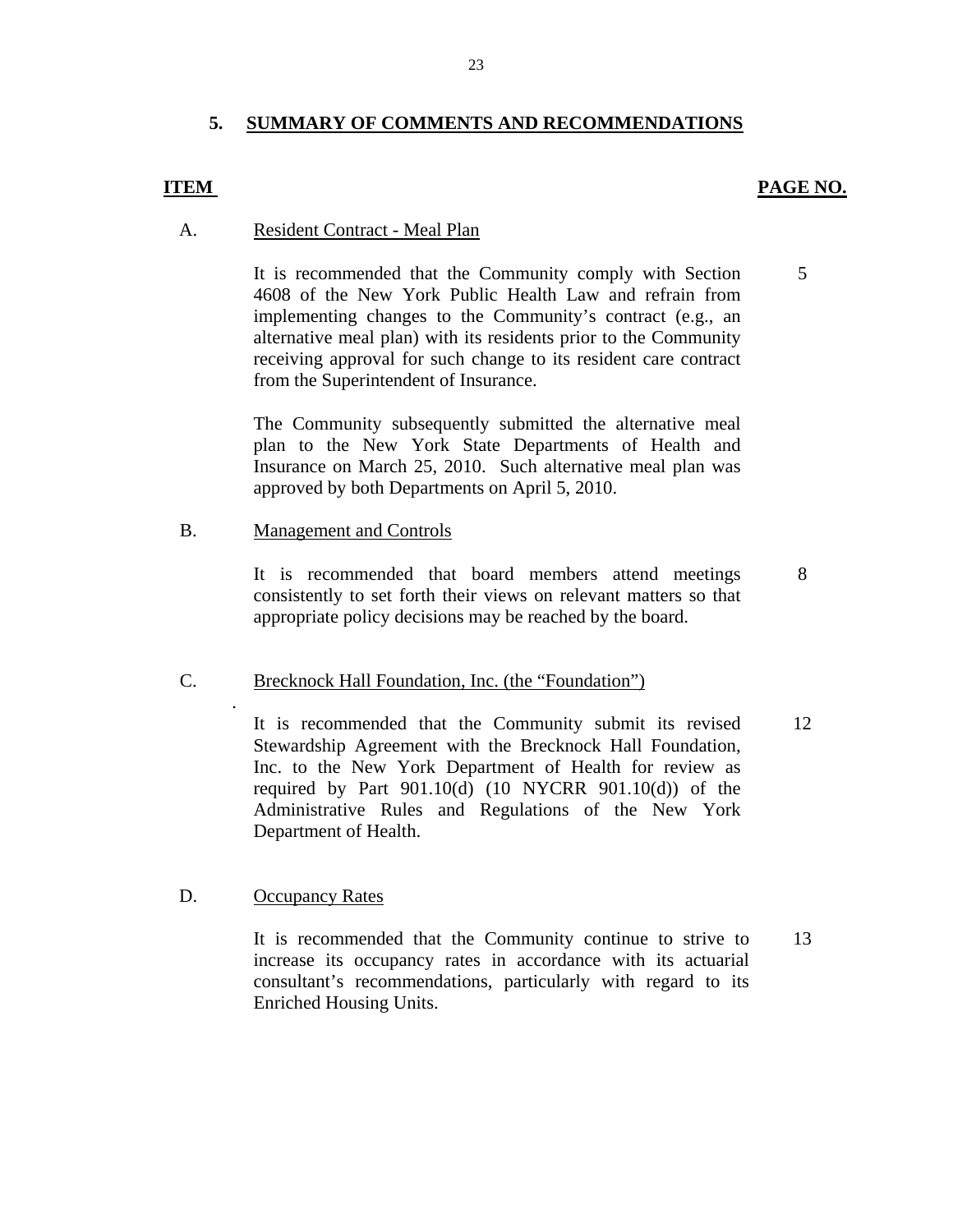#### **ITEM**

#### **Disaster Recovery Plan**

E. Disaster Recovery Plan<br>It is recommended that the Community include specific transportation procedures for the evacuation of its residents within its Emergency Procedures Manual. 14

#### **Custodial Agreement**

F. Custodial Agreement<br>It is recommended that with regard to the Community's investments that are not held pursuant to a bond indenture, the Community establish custodial agreements with the financial institutions that safeguard its investments and include the above enumerated protective covenants and provisions in those agreements. 15

#### Minimum Liquid Assets Requirement

G. Minimum Liquid Assets Requirement<br>It is recommended that the Community comply with the quarterly testing and documentation requirements relative to the minimum liquid assets requirements of Part 360.6(a)(4) of Department Regulation No. 140.

#### **Accounts Receivable**

I. Accounts Receivable<br>It is recommended that the Community comply with the requirements of Part 350.6(c)(7) of Department Regulation No. 140 and report on its actuarial balance sheet, as admitted assets, government receivables that are due within 365 days and nongovernment receivables that are due within 90 days of the examination date. 17

#### J. Conflict of Interest

It is recommended that, as a prudent business practice, the Community follow its formal conflict of interest reporting procedures relative to its directors, officers, and employees. 18

16